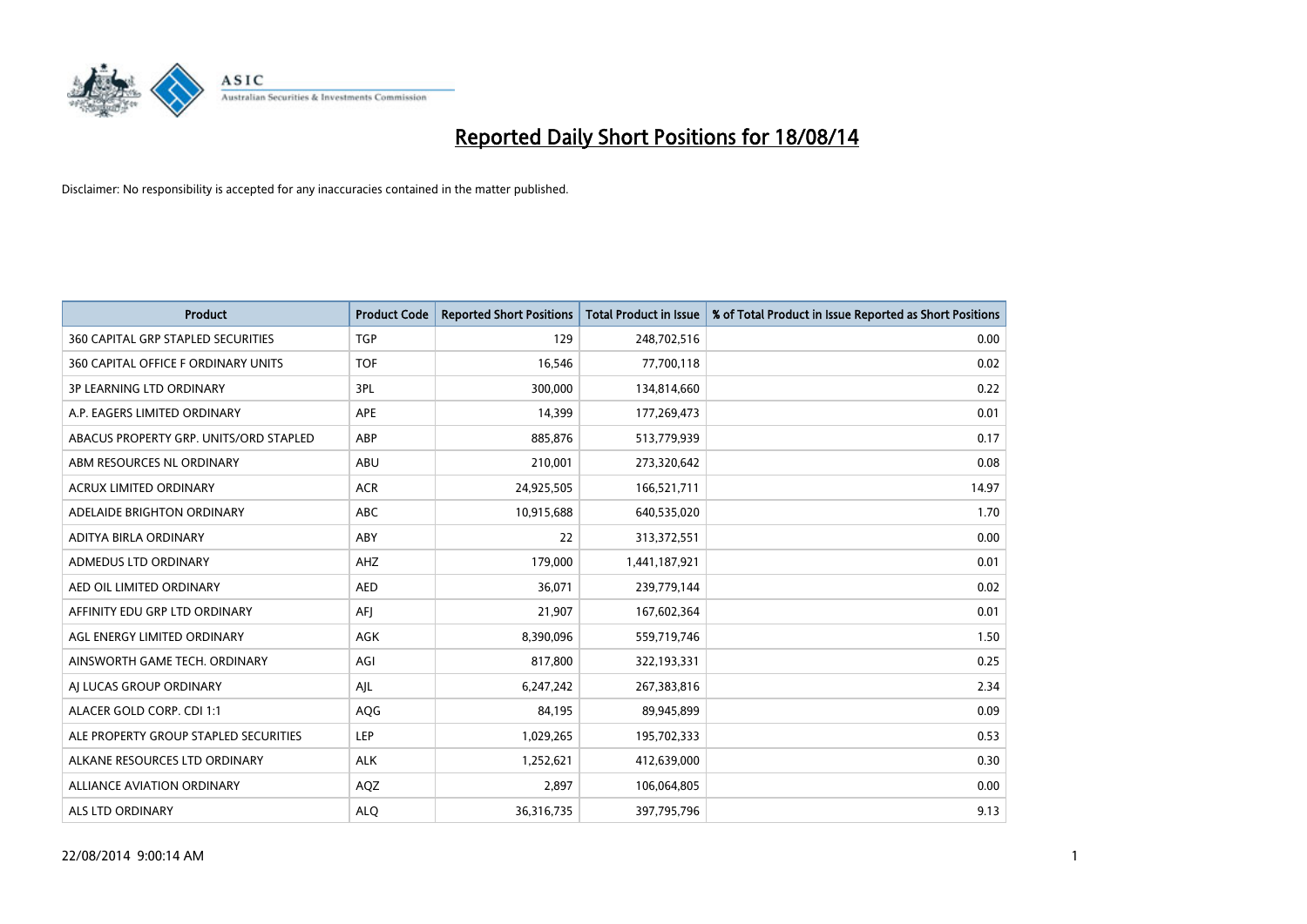

| <b>Product</b>                          | <b>Product Code</b> | <b>Reported Short Positions</b> | <b>Total Product in Issue</b> | % of Total Product in Issue Reported as Short Positions |
|-----------------------------------------|---------------------|---------------------------------|-------------------------------|---------------------------------------------------------|
| ALTIUM LIMITED ORDINARY                 | <b>ALU</b>          | 27,329                          | 113,272,762                   | 0.02                                                    |
| ALTONA MINING LTD ORDINARY              | <b>AOH</b>          | 101,323                         | 532,579,704                   | 0.02                                                    |
| ALUMINA LIMITED ORDINARY                | AWC                 | 87,454,312                      | 2,806,225,615                 | 3.12                                                    |
| AMALGAMATED HOLDINGS ORDINARY           | <b>AHD</b>          | 15,968                          | 157,864,530                   | 0.01                                                    |
| AMCOM TELECOMM, ORDINARY                | <b>AMM</b>          | 4,249,993                       | 264,835,089                   | 1.60                                                    |
| AMCOR LIMITED ORDINARY                  | AMC                 | 5,659,848                       | 1,206,684,923                 | 0.47                                                    |
| AMP LIMITED ORDINARY                    | AMP                 | 23,270,996                      | 2,957,737,964                 | 0.79                                                    |
| ANSELL LIMITED ORDINARY                 | <b>ANN</b>          | 7,005,561                       | 152,937,881                   | 4.58                                                    |
| ANTARES ENERGY LTD ORDINARY             | AZZ                 | 101,564                         | 255,000,000                   | 0.04                                                    |
| ANZ BANKING GRP LTD ORDINARY            | ANZ                 | 9,980,506                       | 2,756,593,636                 | 0.36                                                    |
| APA GROUP STAPLED SECURITIES            | APA                 | 13,789,823                      | 835,750,807                   | 1.65                                                    |
| APN NEWS & MEDIA ORDINARY               | <b>APN</b>          | 544,391                         | 1,029,041,356                 | 0.05                                                    |
| AQUARIUS PLATINUM. ORDINARY             | <b>AQP</b>          | 2,772,959                       | 1,464,872,899                 | 0.19                                                    |
| AQUILA RESOURCES ORDINARY               | <b>AQA</b>          | 14,745                          | 411,804,442                   | 0.00                                                    |
| ARB CORPORATION ORDINARY                | <b>ARP</b>          | 1,366,765                       | 72,493,302                    | 1.89                                                    |
| ARDENT LEISURE GROUP STAPLED SECURITIES | AAD                 | 3,334,752                       | 425,802,596                   | 0.78                                                    |
| ARISTOCRAT LEISURE ORDINARY             | ALL                 | 9,189,757                       | 622,710,823                   | 1.48                                                    |
| ARRIUM LTD ORDINARY                     | ARI                 | 39,215,893                      | 1,366,183,142                 | 2.87                                                    |
| ASALEO CARE LIMITED ORDINARY            | AHY                 | 3,500,000                       | 603,059,070                   | 0.58                                                    |
| ASCIANO LIMITED ORDINARY                | <b>AIO</b>          | 1,794,032                       | 975,385,664                   | 0.18                                                    |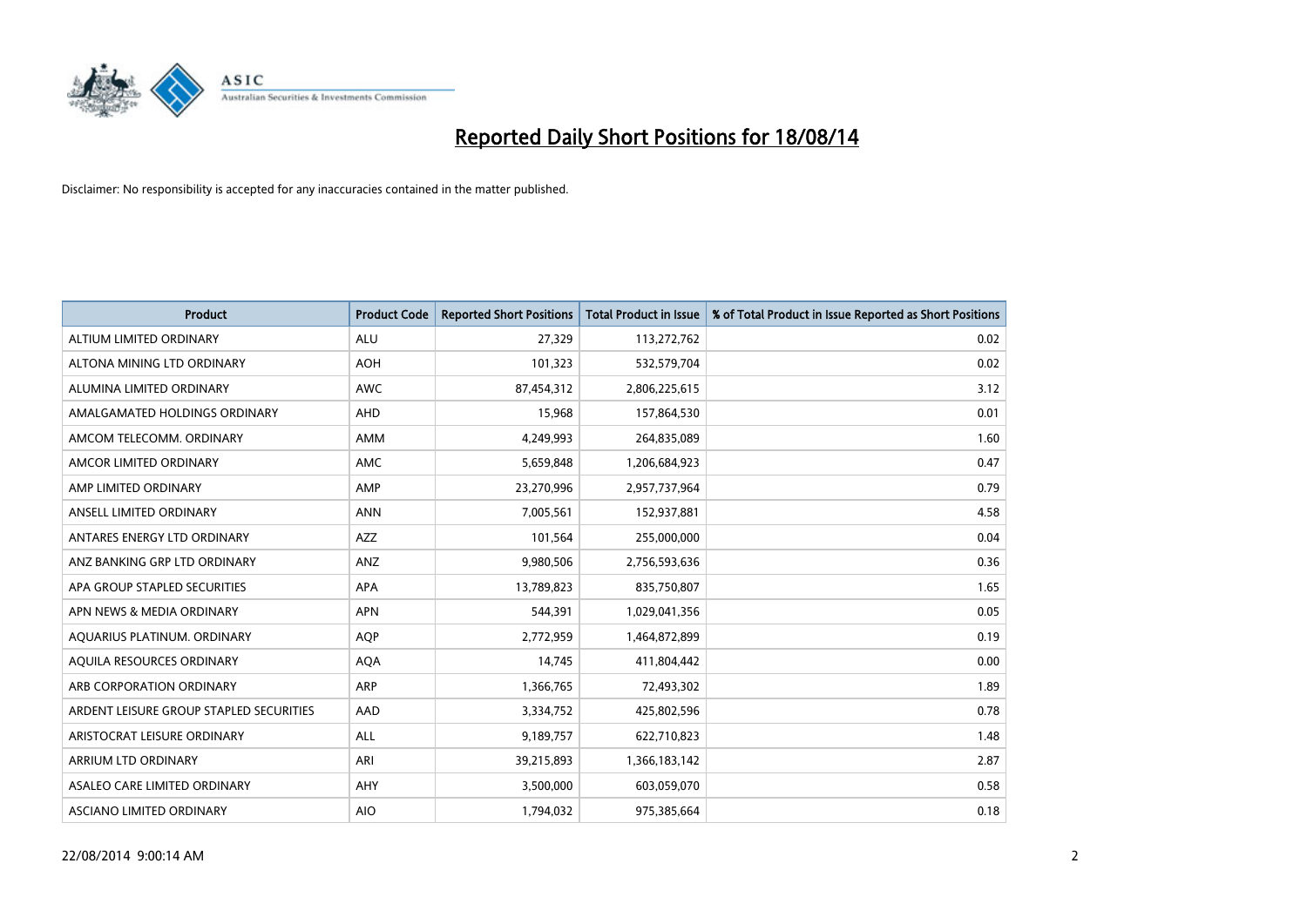

| <b>Product</b>                            | <b>Product Code</b> | <b>Reported Short Positions</b> | <b>Total Product in Issue</b> | % of Total Product in Issue Reported as Short Positions |
|-------------------------------------------|---------------------|---------------------------------|-------------------------------|---------------------------------------------------------|
| ASG GROUP LIMITED ORDINARY                | <b>ASZ</b>          | 485,732                         | 206,720,839                   | 0.23                                                    |
| ASPEN GROUP ORD/UNITS STAPLED             | <b>APZ</b>          | 140,949                         | 119,948,774                   | 0.12                                                    |
| ASTRO JAP PROP GROUP STAPLED US PROHIBIT. | AJA                 | 20,524                          | 67,211,752                    | 0.03                                                    |
| ASX LIMITED ORDINARY                      | ASX                 | 5,280,676                       | 193,595,162                   | 2.73                                                    |
| ATLAS IRON LIMITED ORDINARY               | <b>AGO</b>          | 148,944,681                     | 915,496,158                   | 16.27                                                   |
| ATRUM COAL NL ORDINARY                    | <b>ATU</b>          | 144,779                         | 161,624,242                   | 0.09                                                    |
| AURIZON HOLDINGS LTD ORDINARY             | AZJ                 | 2,683,852                       | 2,137,284,503                 | 0.13                                                    |
| AUSDRILL LIMITED ORDINARY                 | ASL                 | 23,073,439                      | 312,277,224                   | 7.39                                                    |
| AUSENCO LIMITED ORDINARY                  | AAX                 | 1,754,959                       | 168,449,799                   | 1.04                                                    |
| AUSNET SERVICES STAPLED SECURITIES        | <b>AST</b>          | 34,792,819                      | 3,425,244,162                 | 1.02                                                    |
| AUSTAL LIMITED ORDINARY                   | ASB                 | 192,230                         | 346,379,377                   | 0.06                                                    |
| <b>AUSTBROKERS HOLDINGS ORDINARY</b>      | <b>AUB</b>          | 264,560                         | 59,955,596                    | 0.44                                                    |
| AUSTIN ENGINEERING ORDINARY               | ANG                 | 1,460,450                       | 84,274,004                    | 1.73                                                    |
| AUSTRALAND PROPERTY STAPLED SECURITY      | <b>ALZ</b>          | 765,325                         | 581,797,922                   | 0.13                                                    |
| AUSTRALIAN AGRICULT, ORDINARY             | AAC                 | 2,738,693                       | 532,474,721                   | 0.51                                                    |
| AUSTRALIAN FOUNDAT, ORDINARY              | AFI                 | 100                             | 1,049,055,166                 | 0.00                                                    |
| AUSTRALIAN INFR LTD ORDINARY              | <b>AIX</b>          | 2,707,172                       | 620,733,944                   | 0.44                                                    |
| AUSTRALIAN PHARM, ORDINARY                | API                 | 10,759,662                      | 488,115,883                   | 2.20                                                    |
| AUTOMOTIVE HOLDINGS ORDINARY              | <b>AHE</b>          | 906,214                         | 306,437,941                   | 0.30                                                    |
| AVANCO RESOURCES LTD ORDINARY             | AVB                 | 16,147                          | 1,661,675,855                 | 0.00                                                    |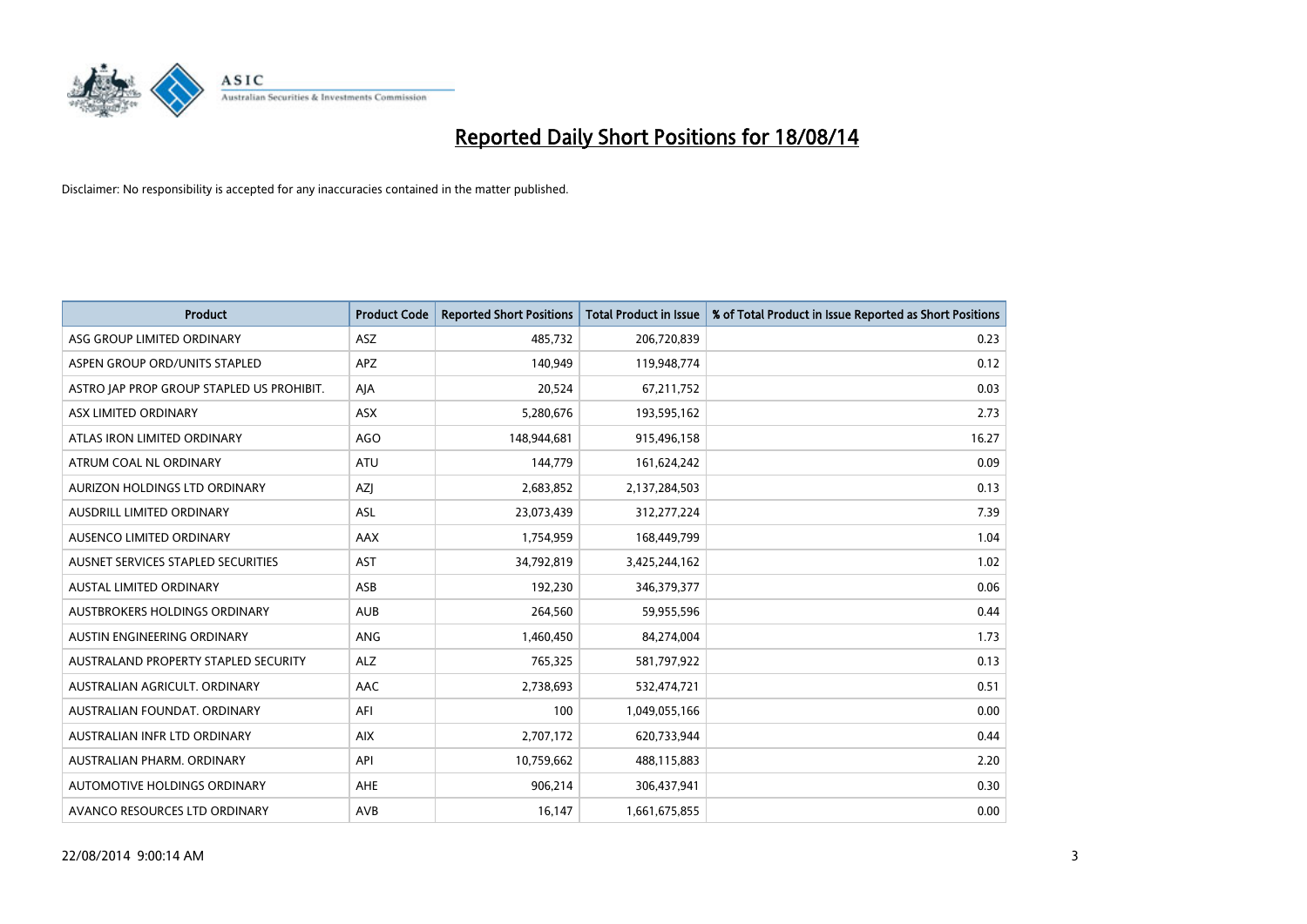

| <b>Product</b>                       | <b>Product Code</b> | <b>Reported Short Positions</b> | <b>Total Product in Issue</b> | % of Total Product in Issue Reported as Short Positions |
|--------------------------------------|---------------------|---------------------------------|-------------------------------|---------------------------------------------------------|
| AVEO GROUP STAPLED SECURITIES        | <b>AOG</b>          | 10,804,324                      | 500,111,460                   | 2.16                                                    |
| AWE LIMITED ORDINARY                 | AWE                 | 664,391                         | 522,696,385                   | 0.13                                                    |
| <b>AZONTO PET LTD ORDINARY</b>       | APY                 | 1                               | 1,159,375,100                 | 0.00                                                    |
| AZUMAH RESOURCES ORDINARY            | <b>AZM</b>          | $\mathbf{1}$                    | 358,316,919                   | 0.00                                                    |
| <b>BANDANNA ENERGY ORDINARY</b>      | <b>BND</b>          | 24,235,792                      | 528,481,199                   | 4.59                                                    |
| BANK OF QUEENSLAND. ORDINARY         | <b>BOO</b>          | 3,112,937                       | 362,516,534                   | 0.86                                                    |
| <b>BANNERMAN RESOURCES ORDINARY</b>  | <b>BMN</b>          | 519,200                         | 329,745,150                   | 0.16                                                    |
| <b>BASE RES LIMITED ORDINARY</b>     | <b>BSE</b>          | 5,515,197                       | 561,840,029                   | 0.98                                                    |
| <b>BATHURST RES LTD. ORDINARY</b>    | <b>BRL</b>          | 2,054,008                       | 947,828,434                   | 0.22                                                    |
| <b>BC IRON LIMITED ORDINARY</b>      | <b>BCI</b>          | 4,753,176                       | 124,345,439                   | 3.82                                                    |
| BEACH ENERGY LIMITED ORDINARY        | <b>BPT</b>          | 23,490,122                      | 1,292,897,806                 | 1.82                                                    |
| BEADELL RESOURCE LTD ORDINARY        | <b>BDR</b>          | 23,186,373                      | 798,657,280                   | 2.90                                                    |
| <b>BEGA CHEESE LTD ORDINARY</b>      | <b>BGA</b>          | 709,337                         | 152,245,802                   | 0.47                                                    |
| BENDIGO AND ADELAIDE ORDINARY        | <b>BEN</b>          | 13,615,807                      | 447,896,991                   | 3.04                                                    |
| BENTHAM IMF LTD ORDINARY             | <b>IMF</b>          | 3,619,359                       | 165,370,269                   | 2.19                                                    |
| BERKELEY RESOURCES ORDINARY          | <b>BKY</b>          | 254,575                         | 180,361,323                   | 0.14                                                    |
| BETASHARES ASX RES ETF UNITS         | <b>ORE</b>          | 512,000                         | 2,923,641                     | 17.51                                                   |
| BETASHARESCASHETF ETF UNITS          | AAA                 | 634                             | 12,343,410                    | 0.01                                                    |
| <b>BHP BILLITON LIMITED ORDINARY</b> | <b>BHP</b>          | 9,255,950                       | 3,211,691,105                 | 0.29                                                    |
| <b>BIGAIR GROUP LIMITED ORDINARY</b> | <b>BGL</b>          | 45,160                          | 172,872,340                   | 0.03                                                    |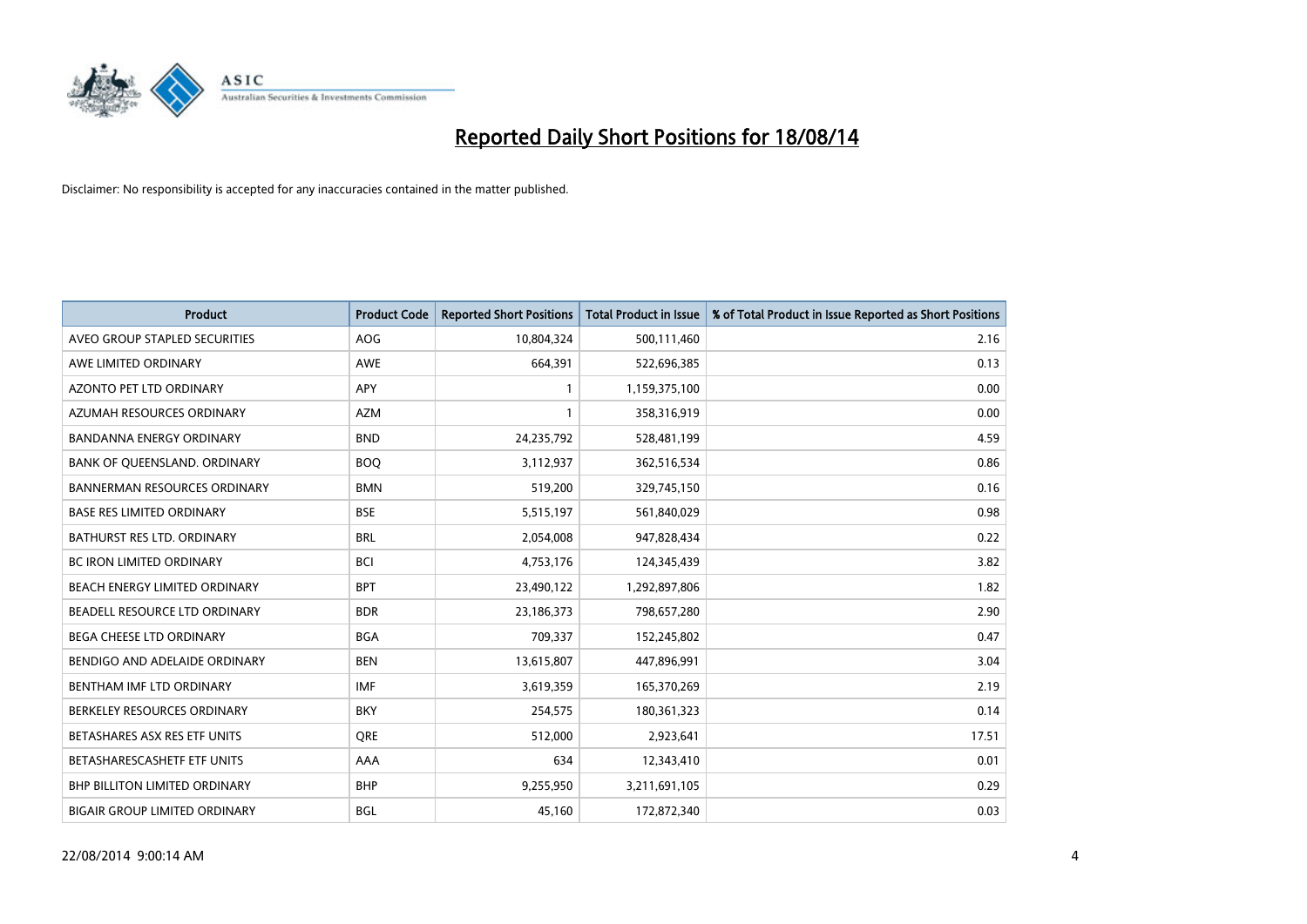

| Product                                | <b>Product Code</b> | <b>Reported Short Positions</b> | <b>Total Product in Issue</b> | % of Total Product in Issue Reported as Short Positions |
|----------------------------------------|---------------------|---------------------------------|-------------------------------|---------------------------------------------------------|
| <b>BILLABONG ORDINARY</b>              | <b>BBG</b>          | 13,296,070                      | 990,370,034                   | 1.34                                                    |
| <b>BIONOMICS LIMITED ORDINARY</b>      | <b>BNO</b>          | 71,000                          | 417,356,567                   | 0.02                                                    |
| <b>BLACKHAM RESOURCES ORDINARY</b>     | <b>BLK</b>          | 128,700                         | 118,612,952                   | 0.11                                                    |
| <b>BLACKMORES LIMITED ORDINARY</b>     | BKL                 | 2,157                           | 17,114,947                    | 0.01                                                    |
| BLACKTHORN RESOURCES ORD US PROHIBITED | <b>BTR</b>          | 3,967                           | 164,285,950                   | 0.00                                                    |
| <b>BLUESCOPE STEEL LTD ORDINARY</b>    | <b>BSL</b>          | 1,044,329                       | 558,848,896                   | 0.19                                                    |
| <b>BOART LONGYEAR ORDINARY</b>         | <b>BLY</b>          | 34,267,107                      | 461,163,412                   | 7.43                                                    |
| <b>BORAL LIMITED, ORDINARY</b>         | <b>BLD</b>          | 16,509,973                      | 782,736,249                   | 2.11                                                    |
| <b>BRADKEN LIMITED ORDINARY</b>        | <b>BKN</b>          | 12,808,425                      | 171,027,249                   | 7.49                                                    |
| <b>BRAMBLES LIMITED ORDINARY</b>       | <b>BXB</b>          | 1,876,309                       | 1,563,444,619                 | 0.12                                                    |
| <b>BREVILLE GROUP LTD ORDINARY</b>     | <b>BRG</b>          | 2,826,870                       | 130,095,322                   | 2.17                                                    |
| <b>BRICKWORKS LIMITED ORDINARY</b>     | <b>BKW</b>          | 93,681                          | 148,038,996                   | 0.06                                                    |
| BT INVESTMENT MNGMNT ORDINARY          | <b>BTT</b>          | 89                              | 284,384,906                   | 0.00                                                    |
| <b>BURU ENERGY ORDINARY</b>            | <b>BRU</b>          | 18,729,731                      | 298,505,530                   | 6.27                                                    |
| <b>BWP TRUST ORDINARY UNITS</b>        | <b>BWP</b>          | 6,874,653                       | 634,395,195                   | 1.08                                                    |
| CABCHARGE AUSTRALIA ORDINARY           | CAB                 | 11,428,477                      | 120,430,683                   | 9.49                                                    |
| CALTEX AUSTRALIA ORDINARY              | <b>CTX</b>          | 2,534,696                       | 270,000,000                   | 0.94                                                    |
| CAPE LAMBERT RES LTD ORDINARY          | <b>CFE</b>          | 5,476,500                       | 632,227,857                   | 0.87                                                    |
| CAPITOL HEALTH ORDINARY                | CAI                 | 359,639                         | 431,180,115                   | 0.08                                                    |
| <b>CARBINE RESOURCES ORDINARY</b>      | <b>CRB</b>          | 30,500                          | 140,017,394                   | 0.02                                                    |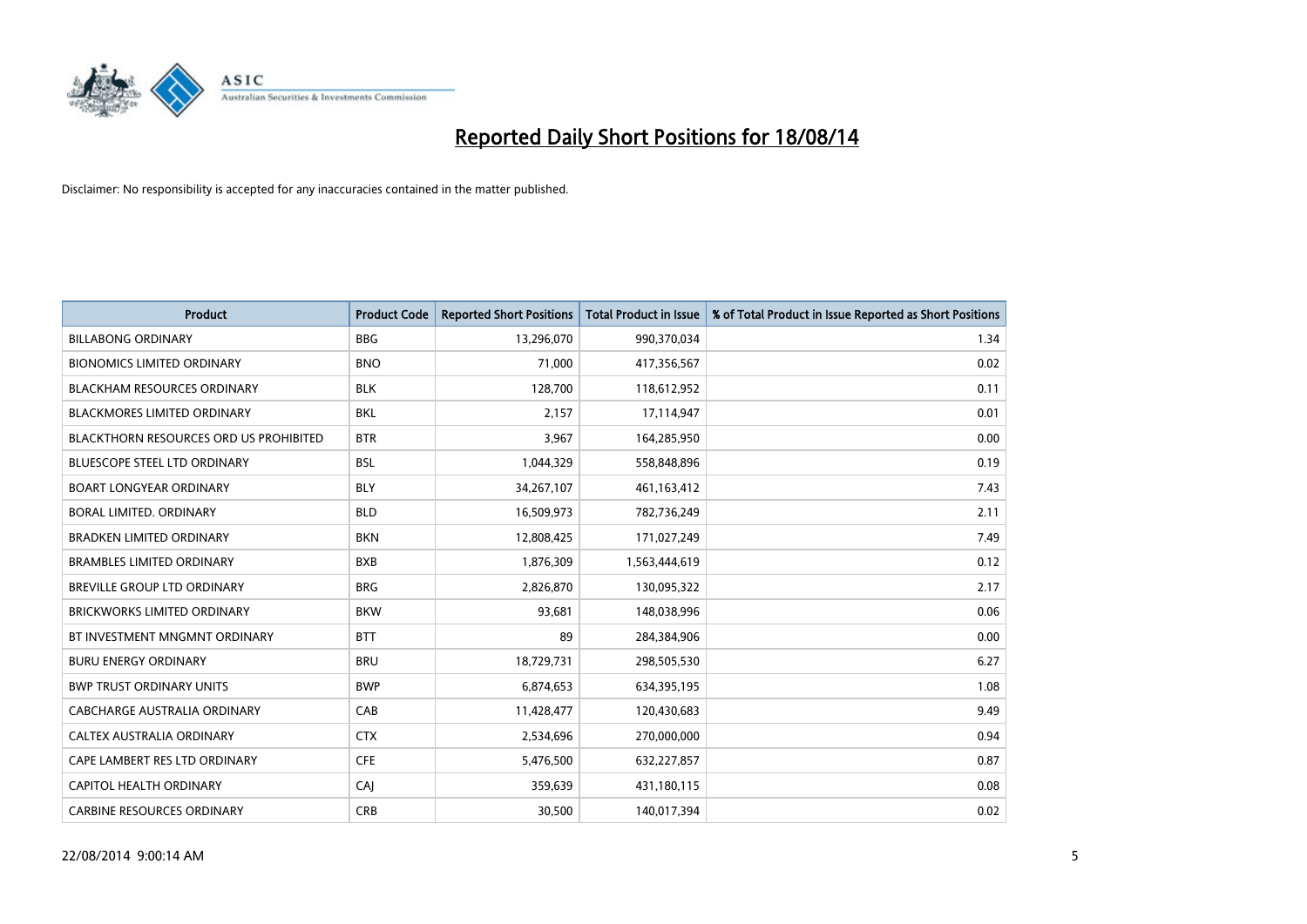

| <b>Product</b>                          | <b>Product Code</b> | <b>Reported Short Positions</b> | <b>Total Product in Issue</b> | % of Total Product in Issue Reported as Short Positions |
|-----------------------------------------|---------------------|---------------------------------|-------------------------------|---------------------------------------------------------|
| <b>CARDNO LIMITED ORDINARY</b>          | CDD                 | 8,014,177                       | 163,266,973                   | 4.91                                                    |
| CARNARVON PETROLEUM ORDINARY            | <b>CVN</b>          | 734                             | 987,176,977                   | 0.00                                                    |
| CARSALES.COM LTD ORDINARY               | <b>CRZ</b>          | 7,337,985                       | 237,828,965                   | 3.09                                                    |
| <b>CASH CONVERTERS ORDINARY</b>         | CCV                 | 8,571,897                       | 428,886,124                   | 2.00                                                    |
| CEDAR WOODS PROP. ORDINARY              | <b>CWP</b>          | 90,861                          | 78,336,371                    | 0.12                                                    |
| CENTRAL PETROLEUM ORDINARY              | <b>CTP</b>          | 392,910                         | 348,718,957                   | 0.11                                                    |
| CFS RETAIL TRUST GRP STAPLED SECURITIES | <b>CFX</b>          | 59,855,876                      | 3,018,050,810                 | 1.98                                                    |
| <b>CHALLENGER LIMITED ORDINARY</b>      | <b>CGF</b>          | 261,433                         | 530,862,585                   | 0.05                                                    |
| CHARTER HALL GROUP STAPLED US PROHIBIT. | <b>CHC</b>          | 604,904                         | 347,989,262                   | 0.17                                                    |
| <b>CHARTER HALL RETAIL UNITS</b>        | <b>COR</b>          | 10,265,962                      | 369,040,750                   | 2.78                                                    |
| <b>CHORUS LIMITED ORDINARY</b>          | <b>CNU</b>          | 93,781                          | 396,369,767                   | 0.02                                                    |
| COAL OF AFRICA LTD ORDINARY             | <b>CZA</b>          | 426                             | 1,048,368,613                 | 0.00                                                    |
| COALSPUR MINES LTD ORDINARY             | <b>CPL</b>          | 2,434,406                       | 641,544,455                   | 0.38                                                    |
| <b>COBAR CONSOLIDATED ORDINARY</b>      | CCU                 | 100,000                         | 329,715,353                   | 0.03                                                    |
| COCA-COLA AMATIL ORDINARY               | <b>CCL</b>          | 11,751,055                      | 763,590,249                   | 1.54                                                    |
| <b>COCHLEAR LIMITED ORDINARY</b>        | <b>COH</b>          | 8,829,788                       | 57,062,020                    | 15.47                                                   |
| <b>COCKATOO COAL ORDINARY</b>           | <b>COK</b>          | 167,987                         | 4,560,196,928                 | 0.00                                                    |
| <b>CODAN LIMITED ORDINARY</b>           | <b>CDA</b>          | 406,390                         | 176,969,924                   | 0.23                                                    |
| <b>COFFEY INTERNATIONAL ORDINARY</b>    | COF                 | 7,994                           | 255,833,165                   | 0.00                                                    |
| <b>COKAL LTD ORDINARY</b>               | <b>CKA</b>          | 6,820                           | 471,103,926                   | 0.00                                                    |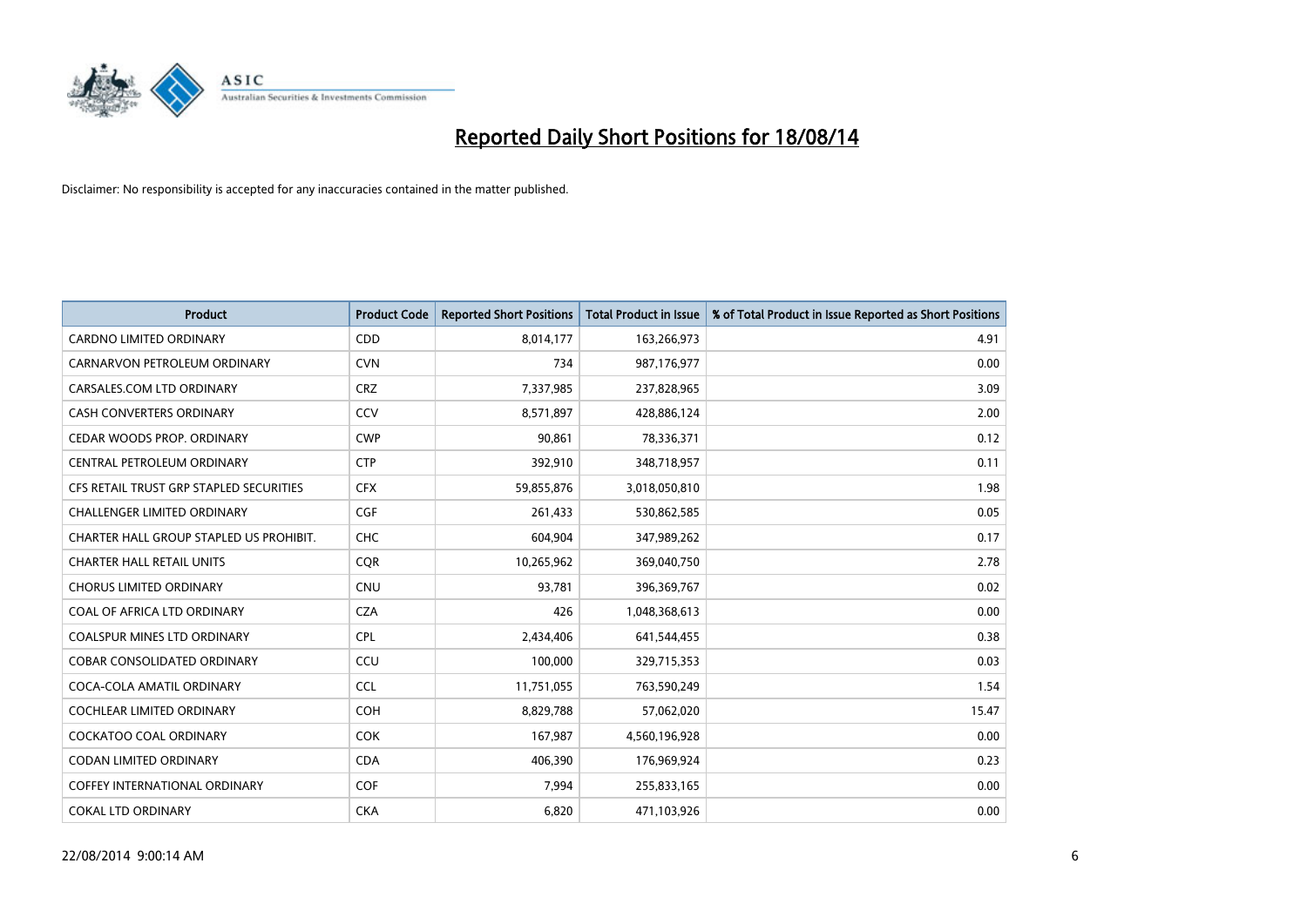

| <b>Product</b>                          | <b>Product Code</b> | <b>Reported Short Positions</b> | <b>Total Product in Issue</b> | % of Total Product in Issue Reported as Short Positions |
|-----------------------------------------|---------------------|---------------------------------|-------------------------------|---------------------------------------------------------|
| <b>COLLECTION HOUSE ORDINARY</b>        | <b>CLH</b>          | 2,167,600                       | 129,717,785                   | 1.67                                                    |
| <b>COLLINS FOODS LTD ORDINARY</b>       | <b>CKF</b>          | 100,000                         | 93,000,003                    | 0.11                                                    |
| COMMONWEALTH BANK, ORDINARY             | <b>CBA</b>          | 13,936,632                      | 1,621,319,194                 | 0.86                                                    |
| <b>COMPASS RESOURCES ORDINARY</b>       | <b>CMR</b>          | 7,472                           | 1,403,744,100                 | 0.00                                                    |
| <b>COMPUTERSHARE LTD ORDINARY</b>       | <b>CPU</b>          | 6,458,187                       | 556,203,079                   | 1.16                                                    |
| <b>COOPER ENERGY LTD ORDINARY</b>       | <b>COE</b>          | 175,675                         | 329,235,509                   | 0.05                                                    |
| <b>CORP TRAVEL LIMITED ORDINARY</b>     | <b>CTD</b>          | 300,808                         | 89,931,376                    | 0.33                                                    |
| COVER-MORE GRP LTD ORDINARY             | <b>CVO</b>          | 7,623,899                       | 317,750,000                   | 2.40                                                    |
| <b>CREDIT CORP GROUP ORDINARY</b>       | <b>CCP</b>          | 249,666                         | 46,131,882                    | 0.54                                                    |
| <b>CROMWELL PROP STAPLED SECURITIES</b> | <b>CMW</b>          | 10,794,018                      | 1,727,280,850                 | 0.62                                                    |
| <b>CROWE HORWATH AUS ORDINARY</b>       | <b>CRH</b>          | 463,755                         | 273,005,429                   | 0.17                                                    |
| <b>CROWN RESORTS LTD ORDINARY</b>       | <b>CWN</b>          | 5,875,684                       | 728,394,185                   | 0.81                                                    |
| <b>CSG LIMITED ORDINARY</b>             | CSV                 | 120,604                         | 279,290,492                   | 0.04                                                    |
| <b>CSL LIMITED ORDINARY</b>             | <b>CSL</b>          | 1,231,009                       | 474,588,196                   | 0.26                                                    |
| <b>CSR LIMITED ORDINARY</b>             | <b>CSR</b>          | 18,666,415                      | 506,000,315                   | 3.69                                                    |
| <b>CUDECO LIMITED ORDINARY</b>          | <b>CDU</b>          | 7,922,693                       | 235,425,143                   | 3.37                                                    |
| DART ENERGY LTD ORDINARY                | <b>DTE</b>          | 600,693                         | 1,108,752,733                 | 0.05                                                    |
| DATA#3 LIMITED ORDINARY                 | DTL                 | 214,132                         | 153,974,950                   | 0.14                                                    |
| DECMIL GROUP LIMITED ORDINARY           | <b>DCG</b>          | 1,267,483                       | 168,657,794                   | 0.75                                                    |
| DEEP YELLOW LIMITED ORDINARY            | <b>DYL</b>          | 947                             | 1,708,965,890                 | 0.00                                                    |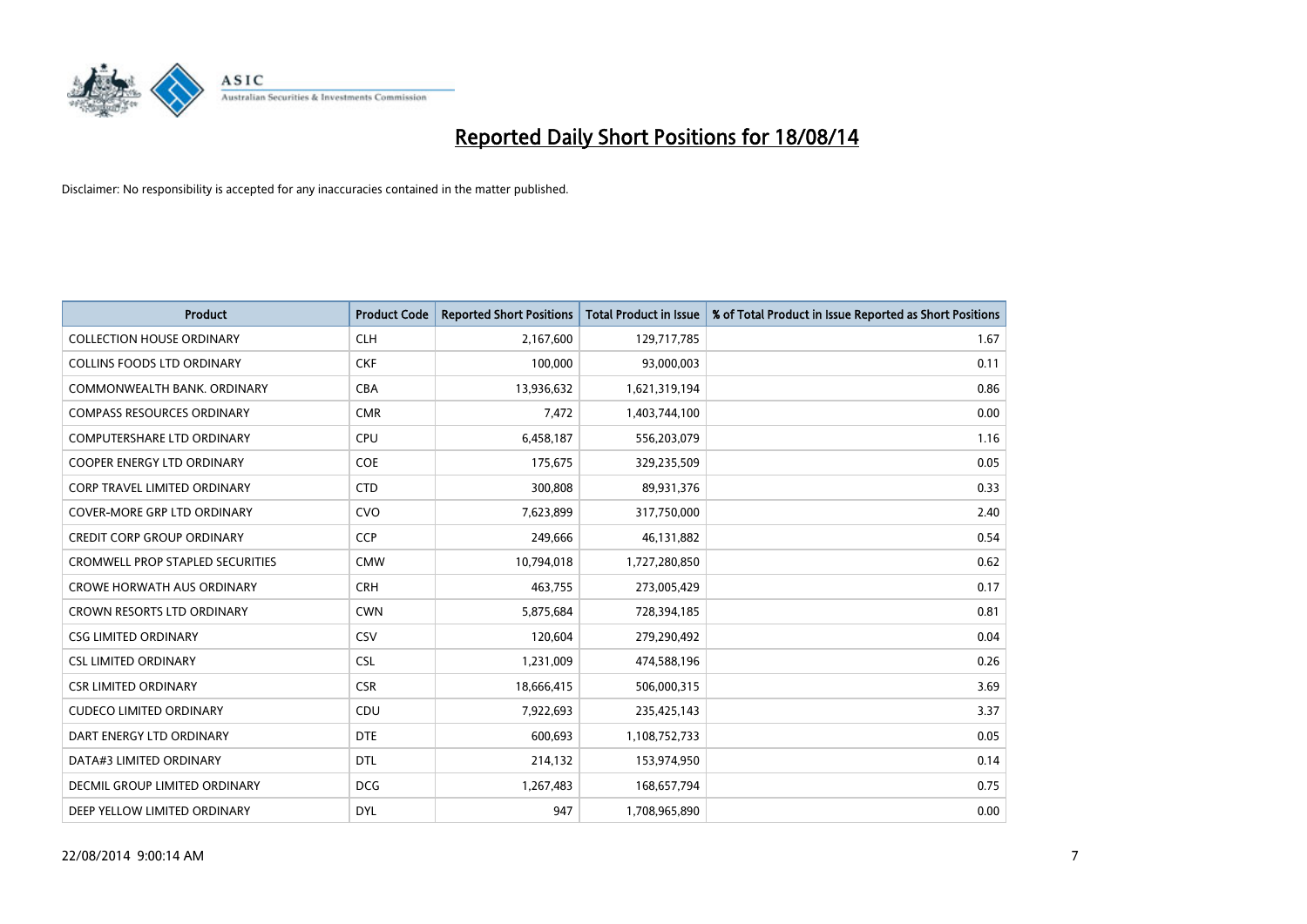

| <b>Product</b>                       | <b>Product Code</b> | <b>Reported Short Positions</b> | <b>Total Product in Issue</b> | % of Total Product in Issue Reported as Short Positions |
|--------------------------------------|---------------------|---------------------------------|-------------------------------|---------------------------------------------------------|
| DEXUS PROPERTY GROUP STAPLED UNITS   | <b>DXS</b>          | 22,541,631                      | 5,433,110,810                 | 0.41                                                    |
| DICK SMITH HLDGS ORDINARY            | <b>DSH</b>          | 20,499,760                      | 236,511,364                   | 8.67                                                    |
| DISCOVERY METALS LTD ORDINARY        | <b>DML</b>          | 1,277,631                       | 644,039,581                   | 0.20                                                    |
| DOMINO PIZZA ENTERPR ORDINARY        | <b>DMP</b>          | 1,862,995                       | 85,933,273                    | 2.17                                                    |
| DONACO INTERNATIONAL ORDINARY        | <b>DNA</b>          | 3,209,099                       | 460,293,231                   | 0.70                                                    |
| DORAY MINERALS LTD ORDINARY          | <b>DRM</b>          | 132,128                         | 164,759,256                   | 0.08                                                    |
| DOWNER EDI LIMITED ORDINARY          | <b>DOW</b>          | 21,082,204                      | 435,399,975                   | 4.84                                                    |
| DRILLSEARCH ENERGY ORDINARY          | <b>DLS</b>          | 18,416,902                      | 446,058,999                   | 4.13                                                    |
| DUET GROUP STAPLED US PROHIBIT.      | <b>DUE</b>          | 6,119,323                       | 1,317,809,323                 | 0.46                                                    |
| DUKETON MINING ORDINARY              | <b>DKM</b>          | 3,894                           | 82,524,812                    | 0.00                                                    |
| DULUXGROUP LIMITED ORDINARY          | <b>DLX</b>          | 466,643                         | 383,503,942                   | 0.12                                                    |
| <b>DWS LTD ORDINARY</b>              | <b>DWS</b>          | 195,096                         | 132,362,763                   | 0.15                                                    |
| ECHO ENTERTAINMENT ORDINARY          | <b>EGP</b>          | 5,323,434                       | 825,672,730                   | 0.64                                                    |
| <b>ELDERS LIMITED ORDINARY</b>       | <b>ELD</b>          | 19,131,395                      | 455,013,329                   | 4.20                                                    |
| ELEMENTAL MINERALS ORDINARY          | <b>ELM</b>          | 94,536                          | 315,663,391                   | 0.03                                                    |
| <b>EMECO HOLDINGS ORDINARY</b>       | <b>EHL</b>          | 7,599,413                       | 599,675,707                   | 1.27                                                    |
| <b>ENDEAVOUR MIN CORP CDI 1:1</b>    | <b>EVR</b>          | 31,265                          | 50,014,634                    | 0.06                                                    |
| ENERGY DEVELOPMENTS ORDINARY         | <b>ENE</b>          | 1,055,600                       | 169,673,095                   | 0.62                                                    |
| <b>ENERGY RESOURCES ORDINARY 'A'</b> | <b>ERA</b>          | 10,849,565                      | 517,725,062                   | 2.10                                                    |
| <b>ENERGY WORLD CORPOR, ORDINARY</b> | <b>EWC</b>          | 43,102,514                      | 1,734,166,672                 | 2.49                                                    |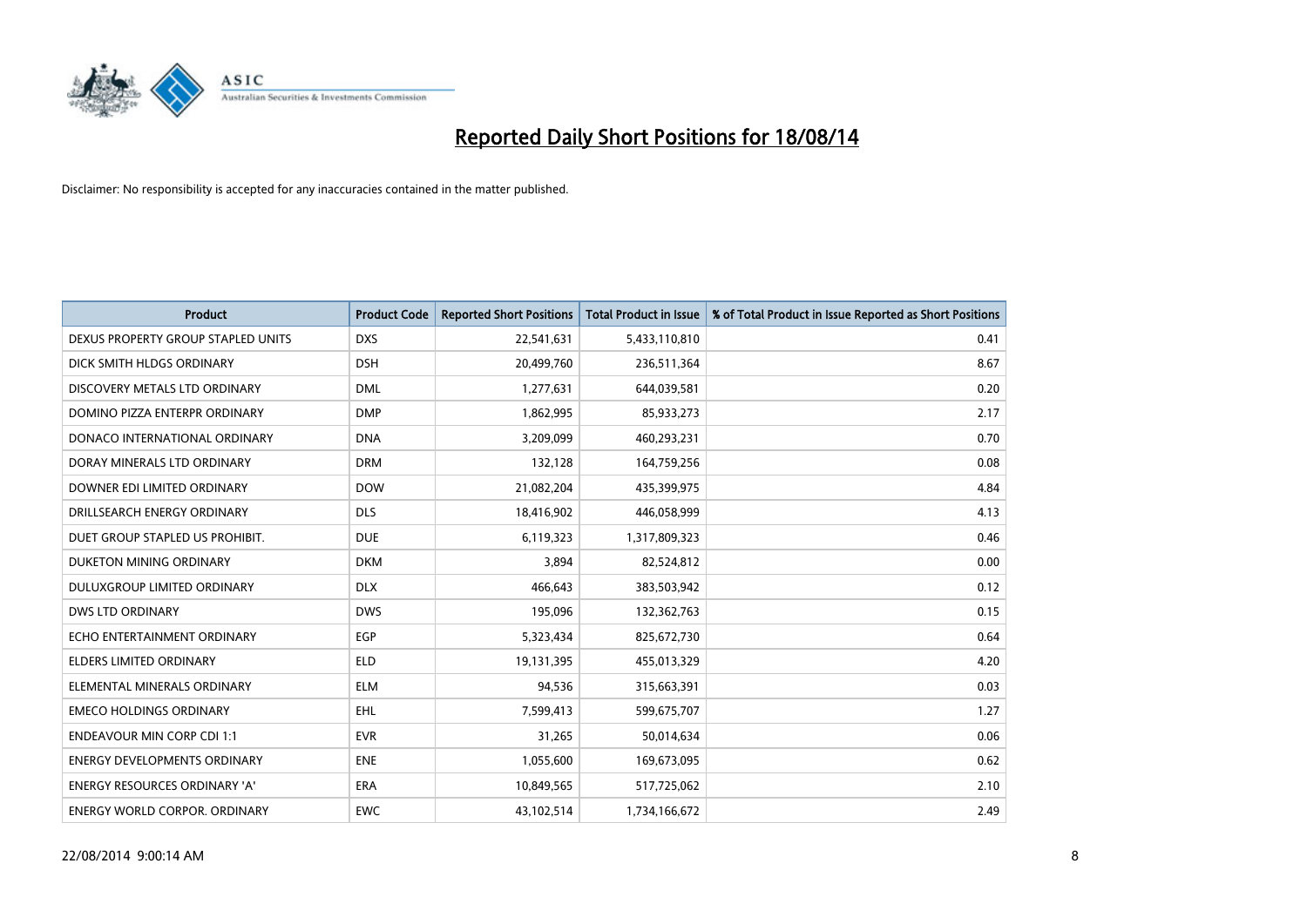

| <b>Product</b>                         | <b>Product Code</b> | <b>Reported Short Positions</b> | <b>Total Product in Issue</b> | % of Total Product in Issue Reported as Short Positions |
|----------------------------------------|---------------------|---------------------------------|-------------------------------|---------------------------------------------------------|
| <b>ENVESTRA LIMITED ORDINARY</b>       | <b>ENV</b>          | 390,841                         | 1,796,808,474                 | 0.02                                                    |
| EQUATORIAL RES LTD ORDINARY            | EQX                 | 174                             | 122,185,353                   | 0.00                                                    |
| EQUITY TRUSTEES ORDINARY               | EQT                 | 323,019                         | 19,105,788                    | 1.69                                                    |
| ERM POWER LIMITED ORDINARY             | EPW                 | 765,239                         | 239,269,727                   | 0.32                                                    |
| ESERVGLOBAL LIMITED ORDINARY           | ESV                 | 159,394                         | 254,045,997                   | 0.06                                                    |
| EVOLUTION MINING LTD ORDINARY          | <b>EVN</b>          | 28,261,405                      | 712,493,836                   | 3.97                                                    |
| FAIRFAX MEDIA LTD ORDINARY             | <b>FXI</b>          | 61,532,289                      | 2,351,955,725                 | 2.62                                                    |
| FANTASTIC HOLDINGS ORDINARY            | <b>FAN</b>          | 14,654                          | 103,068,398                   | 0.01                                                    |
| <b>FAR LTD ORDINARY</b>                | <b>FAR</b>          | 2,771,150                       | 2,699,846,742                 | 0.10                                                    |
| FEDERATION CNTRES ORD/UNIT STAPLED SEC | FDC                 | 475,690                         | 1,427,641,565                 | 0.03                                                    |
| FINBAR GROUP LIMITED ORDINARY          | FRI                 | 11,736                          | 227,018,204                   | 0.01                                                    |
| FISHER & PAYKEL H. ORDINARY            | <b>FPH</b>          | 6,984                           | 555,611,353                   | 0.00                                                    |
| FLEETWOOD CORP ORDINARY                | <b>FWD</b>          | 2,149,152                       | 60,581,211                    | 3.55                                                    |
| FLETCHER BUILDING ORDINARY             | <b>FBU</b>          | 1,451,145                       | 687,854,788                   | 0.21                                                    |
| FLEXIGROUP LIMITED ORDINARY            | <b>FXL</b>          | 3,787,031                       | 304,096,060                   | 1.25                                                    |
| FLIGHT CENTRE TRAVEL ORDINARY          | <b>FLT</b>          | 5,667,481                       | 100,576,977                   | 5.63                                                    |
| FLINDERS MINES LTD ORDINARY            | <b>FMS</b>          | 12,900,000                      | 2,400,995,602                 | 0.54                                                    |
| FOCUS MINERALS LTD ORDINARY            | <b>FML</b>          | 4,605,219                       | 9,137,375,877                 | 0.05                                                    |
| <b>FOLKESTONE EDU TRUST UNITS</b>      | <b>FET</b>          | 80,157                          | 205,069,661                   | 0.04                                                    |
| FONTERRA SHARE FUND ORDINARY UNITS     | <b>FSF</b>          | 83                              | 109,777,717                   | 0.00                                                    |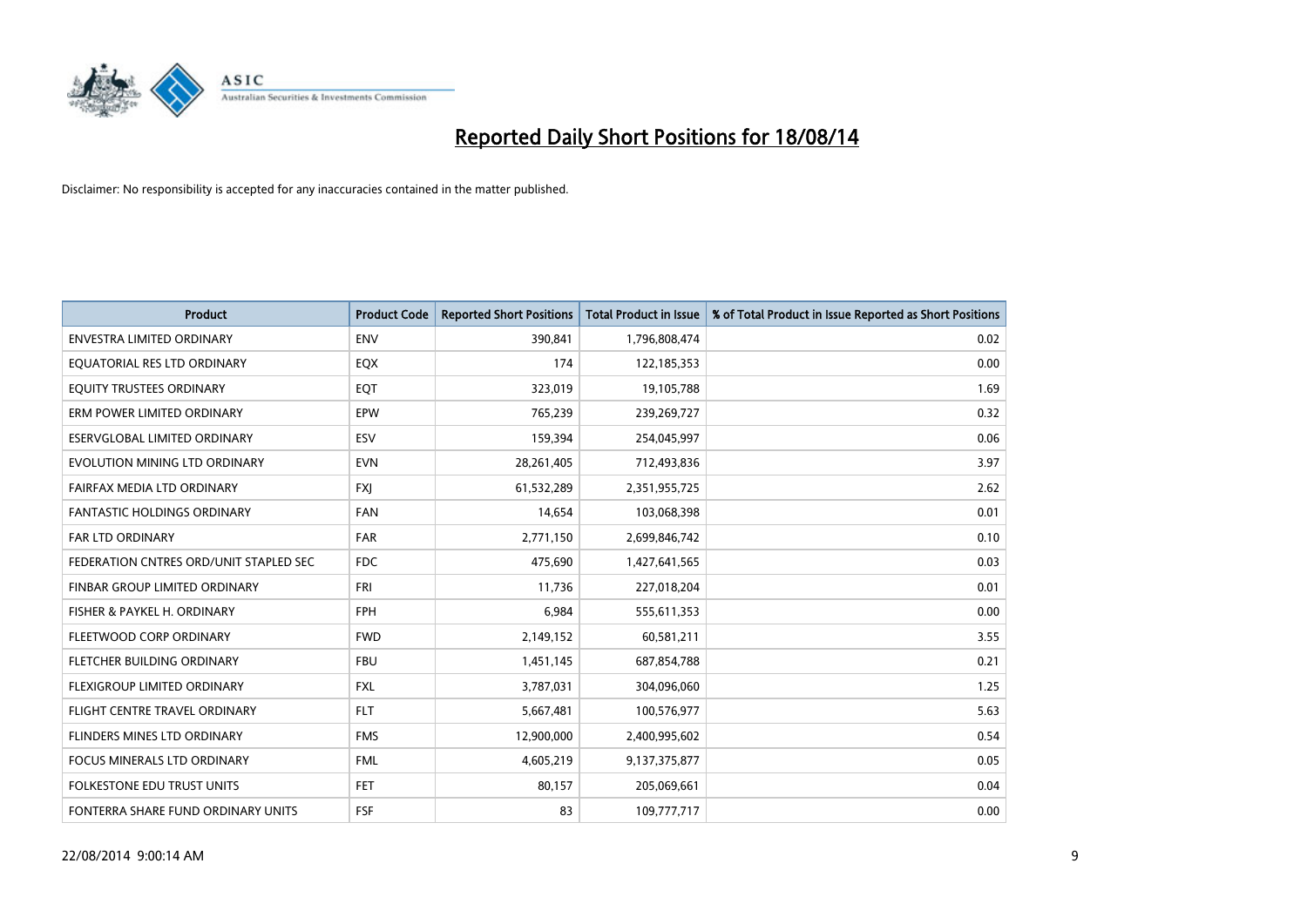

| <b>Product</b>                                   | <b>Product Code</b> | <b>Reported Short Positions</b> | <b>Total Product in Issue</b> | % of Total Product in Issue Reported as Short Positions |
|--------------------------------------------------|---------------------|---------------------------------|-------------------------------|---------------------------------------------------------|
| FORTESCUE METALS GRP ORDINARY                    | <b>FMG</b>          | 227,166,948                     | 3,113,798,151                 | 7.30                                                    |
| FREEDOM FOOD LTD ORDINARY                        | <b>FNP</b>          | 3,870                           | 150,695,371                   | 0.00                                                    |
| <b>G.U.D. HOLDINGS ORDINARY</b>                  | GUD                 | 2,715,005                       | 70,939,492                    | 3.83                                                    |
| <b>G8 EDUCATION LIMITED ORDINARY</b>             | <b>GEM</b>          | 17,127,578                      | 332,073,918                   | 5.16                                                    |
| <b>GDI PROPERTY GRP STAPLED SECURITIES</b>       | GDI                 | 168,323                         | 567,575,025                   | 0.03                                                    |
| <b>GENWORTH MORTGAGE ORDINARY</b>                | <b>GMA</b>          | 491,285                         | 650,000,000                   | 0.08                                                    |
| <b>GEODYNAMICS LIMITED ORDINARY</b>              | <b>GDY</b>          | 819                             | 435,880,130                   | 0.00                                                    |
| <b>GINDALBIE METALS LTD ORDINARY</b>             | <b>GBG</b>          | 34,832,500                      | 1,494,884,657                 | 2.33                                                    |
| <b>GOLD ROAD RES LTD ORDINARY</b>                | <b>GOR</b>          | 755,610                         | 515,419,042                   | 0.15                                                    |
| <b>GOODMAN FIELDER, ORDINARY</b>                 | GFF                 | 12,095,441                      | 1,955,559,207                 | 0.62                                                    |
| <b>GOODMAN GROUP STAPLED</b>                     | <b>GMG</b>          | 9,210,744                       | 1,727,685,976                 | 0.53                                                    |
| <b>GPT GROUP STAPLED SEC.</b>                    | <b>GPT</b>          | 4,328,118                       | 1,685,460,955                 | 0.26                                                    |
| <b>GRAINCORP LIMITED A CLASS ORDINARY</b>        | <b>GNC</b>          | 12,818,749                      | 228,855,628                   | 5.60                                                    |
| <b>GRANGE RESOURCES, ORDINARY</b>                | <b>GRR</b>          | 5,756,884                       | 1,157,097,869                 | 0.50                                                    |
| <b>GREENCROSS LIMITED ORDINARY</b>               | GXL                 | 2,511,009                       | 110,654,390                   | 2.27                                                    |
| <b>GREENLAND MIN EN LTD ORDINARY</b>             | GGG                 | 5,979,446                       | 668,464,377                   | 0.89                                                    |
| <b>GREENLAND MIN EN LTD RIGHTS 26-JUN-14</b>     | GGGR                | 4,630                           | 88,685,050                    | 0.01                                                    |
| <b>GROWTHPOINT PROPERTY ORD/UNIT STAPLED SEC</b> | GOZ                 | 33.851                          | 540,115,360                   | 0.01                                                    |
| <b>GRYPHON MINERALS LTD ORDINARY</b>             | GRY                 | 4,418,086                       | 401,115,935                   | 1.10                                                    |
| <b>GUILDFORD COAL LTD ORDINARY</b>               | <b>GUF</b>          | 522,502                         | 845,190,354                   | 0.06                                                    |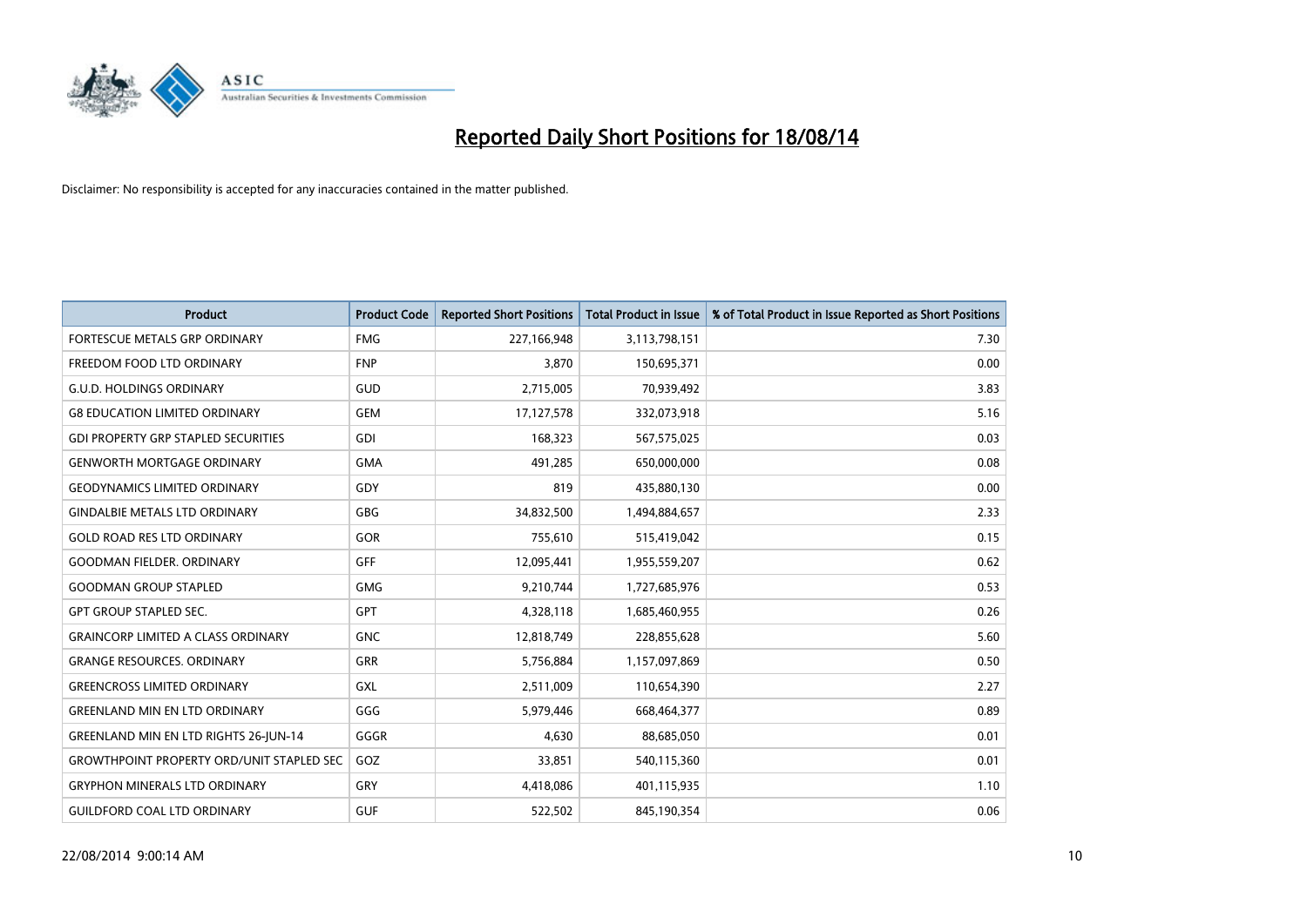

| <b>Product</b>                    | <b>Product Code</b> | <b>Reported Short Positions</b> | <b>Total Product in Issue</b> | % of Total Product in Issue Reported as Short Positions |
|-----------------------------------|---------------------|---------------------------------|-------------------------------|---------------------------------------------------------|
| <b>GWA GROUP LTD ORDINARY</b>     | <b>GWA</b>          | 16,887,061                      | 306,533,770                   | 5.51                                                    |
| HARVEY NORMAN ORDINARY            | <b>HVN</b>          | 48,683,655                      | 1,062,316,784                 | 4.58                                                    |
| HEALTHSCOPE LIMITED. ORDINARY     | <b>HSO</b>          | 5,565                           | 1,732,094,838                 | 0.00                                                    |
| <b>HENDERSON GROUP CDI 1:1</b>    | <b>HGG</b>          | 2,297,614                       | 664,599,011                   | 0.35                                                    |
| HEA HOLDINGS LIMITED ORDINARY     | <b>HFA</b>          | 3,809                           | 162,147,897                   | 0.00                                                    |
| HIGHFIELD RES LTD ORDINARY        | <b>HFR</b>          | 46,083                          | 155,825,003                   | 0.03                                                    |
| HILLS LTD ORDINARY                | <b>HIL</b>          | 66,986                          | 234,192,711                   | 0.03                                                    |
| HORIZON OIL LIMITED ORDINARY      | <b>HZN</b>          | 43,030,512                      | 1,301,981,265                 | 3.31                                                    |
| <b>IBUY GROUP LTD ORDINARY</b>    | <b>IBY</b>          | 13,988                          | 426,069,834                   | 0.00                                                    |
| <b>ICAR ASIA LTD ORDINARY</b>     | ICQ                 | 66,873                          | 122,502,174                   | 0.05                                                    |
| ICON ENERGY LIMITED ORDINARY      | <b>ICN</b>          | 806,640                         | 615,774,351                   | 0.13                                                    |
| <b>IINET LIMITED ORDINARY</b>     | <b>IIN</b>          | 7,523,738                       | 161,238,847                   | 4.67                                                    |
| ILUKA RESOURCES ORDINARY          | ILU                 | 44,344,117                      | 418,700,517                   | 10.59                                                   |
| <b>IMDEX LIMITED ORDINARY</b>     | <b>IMD</b>          | 2,600,472                       | 212,110,368                   | 1.23                                                    |
| <b>IMX RESOURCES LTD ORDINARY</b> | <b>IXR</b>          | 1                               | 451,497,138                   | 0.00                                                    |
| <b>INCITEC PIVOT ORDINARY</b>     | IPL                 | 39,430,791                      | 1,654,998,197                 | 2.38                                                    |
| INDEPENDENCE GROUP ORDINARY       | <b>IGO</b>          | 232,533                         | 234,253,306                   | 0.10                                                    |
| INDOPHIL RESOURCES ORDINARY       | <b>IRN</b>          | 2,237,828                       | 1,203,146,194                 | 0.19                                                    |
| <b>INDUSTRIA REIT STAPLED</b>     | <b>IDR</b>          | 103,540                         | 125,000,001                   | 0.08                                                    |
| INFIGEN ENERGY STAPLED SECURITIES | <b>IFN</b>          | 2,438,972                       | 764,993,434                   | 0.32                                                    |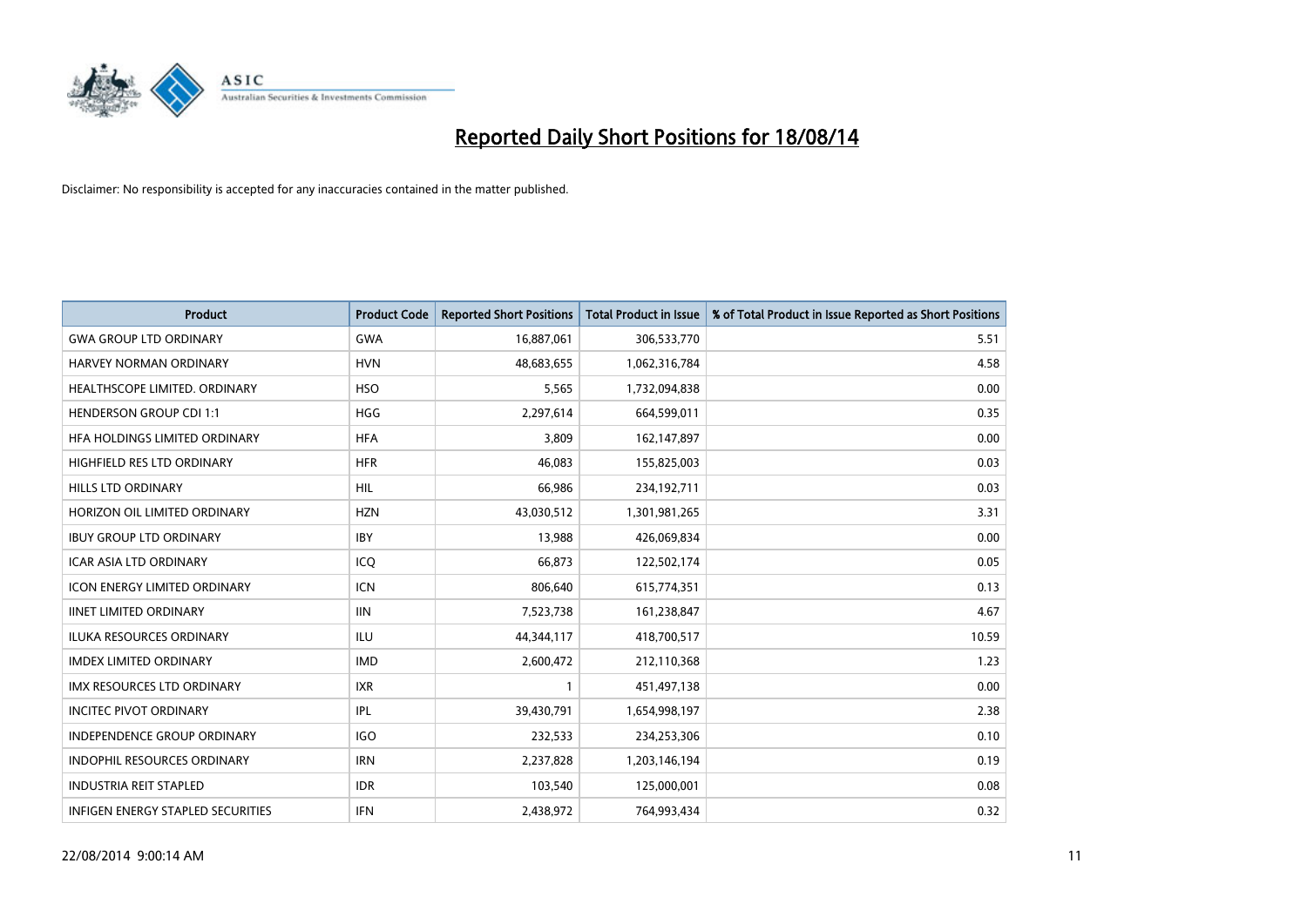

| <b>Product</b>                                | <b>Product Code</b> | <b>Reported Short Positions</b> | <b>Total Product in Issue</b> | % of Total Product in Issue Reported as Short Positions |
|-----------------------------------------------|---------------------|---------------------------------|-------------------------------|---------------------------------------------------------|
| <b>INGENIA GROUP STAPLED SECURITIES</b>       | <b>INA</b>          | 1,958,565                       | 678,058,232                   | 0.29                                                    |
| INSURANCE AUSTRALIA ORDINARY                  | IAG                 | 9,277,873                       | 2,341,618,048                 | 0.40                                                    |
| <b>INTREPID MINES ORDINARY</b>                | <b>IAU</b>          | 3,374,206                       | 557,420,429                   | 0.61                                                    |
| <b>INVESTA OFFICE FUND STAPLED SECURITIES</b> | <b>IOF</b>          | 1,072,806                       | 614,047,458                   | 0.17                                                    |
| <b>INVOCARE LIMITED ORDINARY</b>              | <b>IVC</b>          | 6,292,022                       | 110,030,298                   | 5.72                                                    |
| <b>IOOF HOLDINGS LTD ORDINARY</b>             | IFL                 | 11,180,139                      | 232,118,034                   | 4.82                                                    |
| <b>IPROPERTY GROUP LTD ORDINARY</b>           | <b>IPP</b>          | 3,021,280                       | 181,703,204                   | 1.66                                                    |
| <b>IRESS LIMITED ORDINARY</b>                 | <b>IRE</b>          | 6,227,823                       | 159,097,319                   | 3.91                                                    |
| <b>IRON ORE HOLDINGS ORDINARY</b>             | <b>IOH</b>          | 16,649                          | 161,174,005                   | 0.01                                                    |
| <b>ISELECT LTD ORDINARY</b>                   | <b>ISU</b>          | 1,841,621                       | 260,889,894                   | 0.71                                                    |
| <b>ISENTIA GROUP LTD ORDINARY</b>             | <b>ISD</b>          | 16,544                          | 200,000,001                   | 0.01                                                    |
| ISHS ASIA 50 ETF CDI 1:1                      | IAA                 | 5,619                           | 1,700,000                     | 0.33                                                    |
| JAMES HARDIE INDUST CHESS DEPOSITARY INT      | <b>IHX</b>          | 5,821,204                       | 444,867,063                   | 1.31                                                    |
| <b>JAPARA HEALTHCARE LT ORDINARY</b>          | <b>IHC</b>          | 3,657,402                       | 262,500,000                   | 1.39                                                    |
| <b>JB HI-FI LIMITED ORDINARY</b>              | <b>JBH</b>          | 11,333,127                      | 98,947,309                    | 11.45                                                   |
| KAGARA LTD ORDINARY                           | KZL                 | 34,720                          | 798,953,117                   | 0.00                                                    |
| KAROON GAS AUSTRALIA ORDINARY                 | <b>KAR</b>          | 19,458,497                      | 255,841,581                   | 7.61                                                    |
| KATHMANDU HOLD LTD ORDINARY                   | <b>KMD</b>          | 2,345,063                       | 200,633,469                   | 1.17                                                    |
| <b>KBL MINING LIMITED ORDINARY</b>            | <b>KBL</b>          | 1,820                           | 393,535,629                   | 0.00                                                    |
| KINGSGATE CONSOLID. ORDINARY                  | <b>KCN</b>          | 8,958,539                       | 223,584,937                   | 4.01                                                    |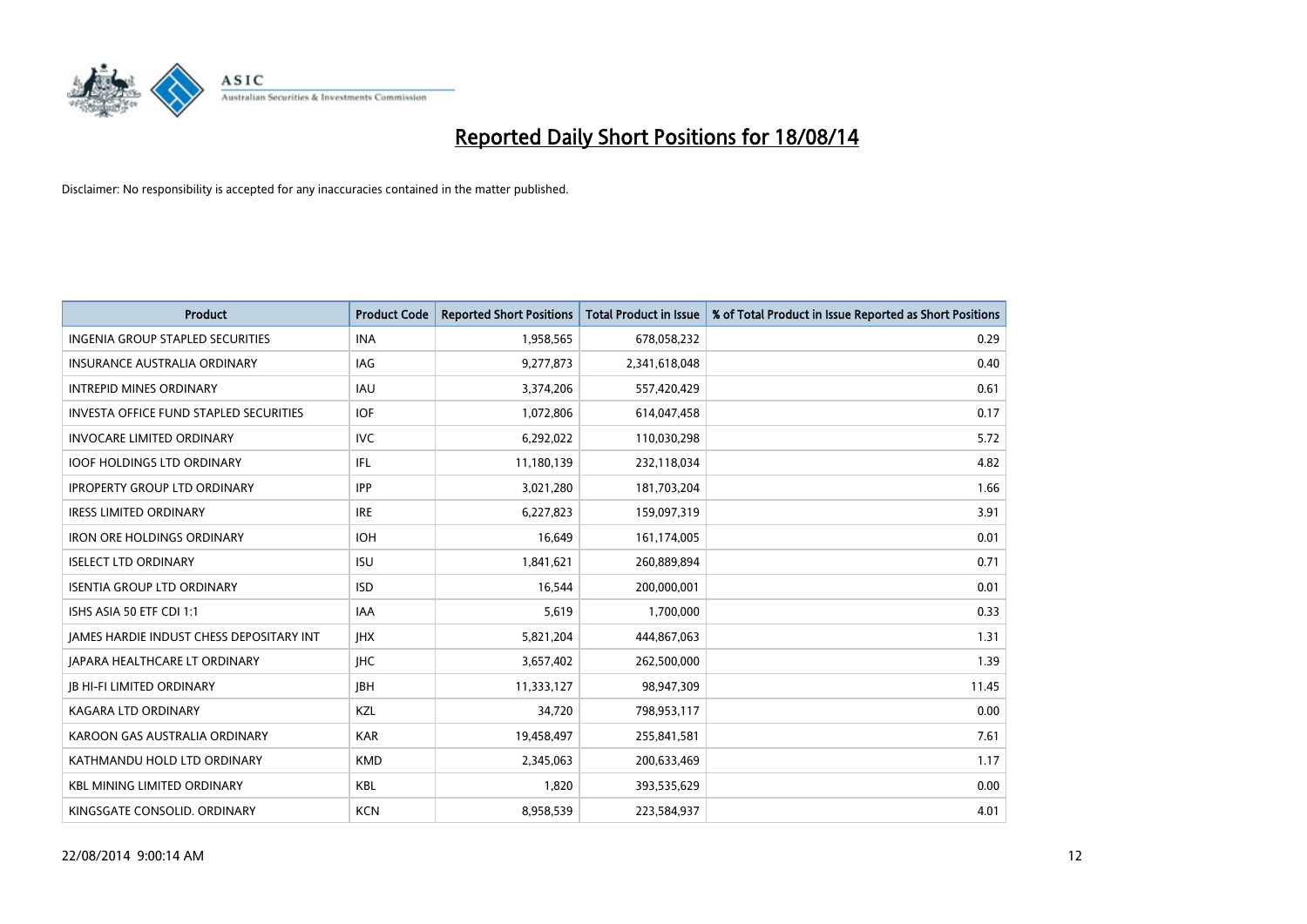

| <b>Product</b>                        | <b>Product Code</b> | <b>Reported Short Positions</b> | <b>Total Product in Issue</b> | % of Total Product in Issue Reported as Short Positions |
|---------------------------------------|---------------------|---------------------------------|-------------------------------|---------------------------------------------------------|
| KINGSROSE MINING LTD ORDINARY         | <b>KRM</b>          | 473,513                         | 358,611,493                   | 0.13                                                    |
| KOGI IRON LTD ORDINARY                | KFE                 | 918,965                         | 376,669,836                   | 0.24                                                    |
| LEIGHTON HOLDINGS ORDINARY            | LEI                 | 5,603,753                       | 338,503,563                   | 1.66                                                    |
| LEND LEASE GROUP UNIT/ORD STAPLED     | LLC                 | 1,744,461                       | 577,475,833                   | 0.30                                                    |
| LIFESTYLE COMMUNIT, ORDINARY          | LIC                 | 4,000                           | 99,970,131                    | 0.00                                                    |
| LIQUEFIED NATURAL ORDINARY            | LNG                 | 5,077,767                       | 461,402,201                   | 1.10                                                    |
| LONESTAR RESO LTD ORDINARY            | <b>LNR</b>          | 1,764,411                       | 752,187,211                   | 0.23                                                    |
| LYNAS CORPORATION ORDINARY            | <b>LYC</b>          | 135,829,046                     | 2,333,801,566                 | 5.82                                                    |
| <b>M2 GRP LTD ORDINARY</b>            | <b>MTU</b>          | 12,336,561                      | 180,491,516                   | 6.83                                                    |
| <b>MACA LIMITED ORDINARY</b>          | <b>MLD</b>          | 44,284                          | 202,676,373                   | 0.02                                                    |
| MACMAHON HOLDINGS ORDINARY            | MAH                 | 1,686,198                       | 1,261,699,966                 | 0.13                                                    |
| MACO ATLAS ROADS GRP ORDINARY STAPLED | <b>MQA</b>          | 3,071,776                       | 505,692,079                   | 0.61                                                    |
| MACQUARIE GROUP LTD ORDINARY          | <b>MOG</b>          | 1,195,908                       | 321,195,316                   | 0.37                                                    |
| MAGELLAN FIN GRP LTD ORDINARY         | <b>MFG</b>          | 3,914,305                       | 158,842,157                   | 2.46                                                    |
| MAGELLAN FLAGSHIP ORDINARY            | <b>MFF</b>          | 106,097                         | 355,298,730                   | 0.03                                                    |
| <b>MATRIX C &amp; E LTD ORDINARY</b>  | <b>MCE</b>          | 2,705,762                       | 94,555,428                    | 2.86                                                    |
| MAVERICK DRILLING ORDINARY            | <b>MAD</b>          | 5,643,051                       | 533,885,763                   | 1.06                                                    |
| <b>MAXITRANS INDUSTRIES ORDINARY</b>  | <b>MXI</b>          | 252,690                         | 185,075,653                   | 0.14                                                    |
| MAYNE PHARMA LTD ORDINARY             | <b>MYX</b>          | 4,508,673                       | 586,651,477                   | 0.77                                                    |
| MCMILLAN SHAKESPEARE ORDINARY         | <b>MMS</b>          | 1,060,925                       | 74,523,965                    | 1.42                                                    |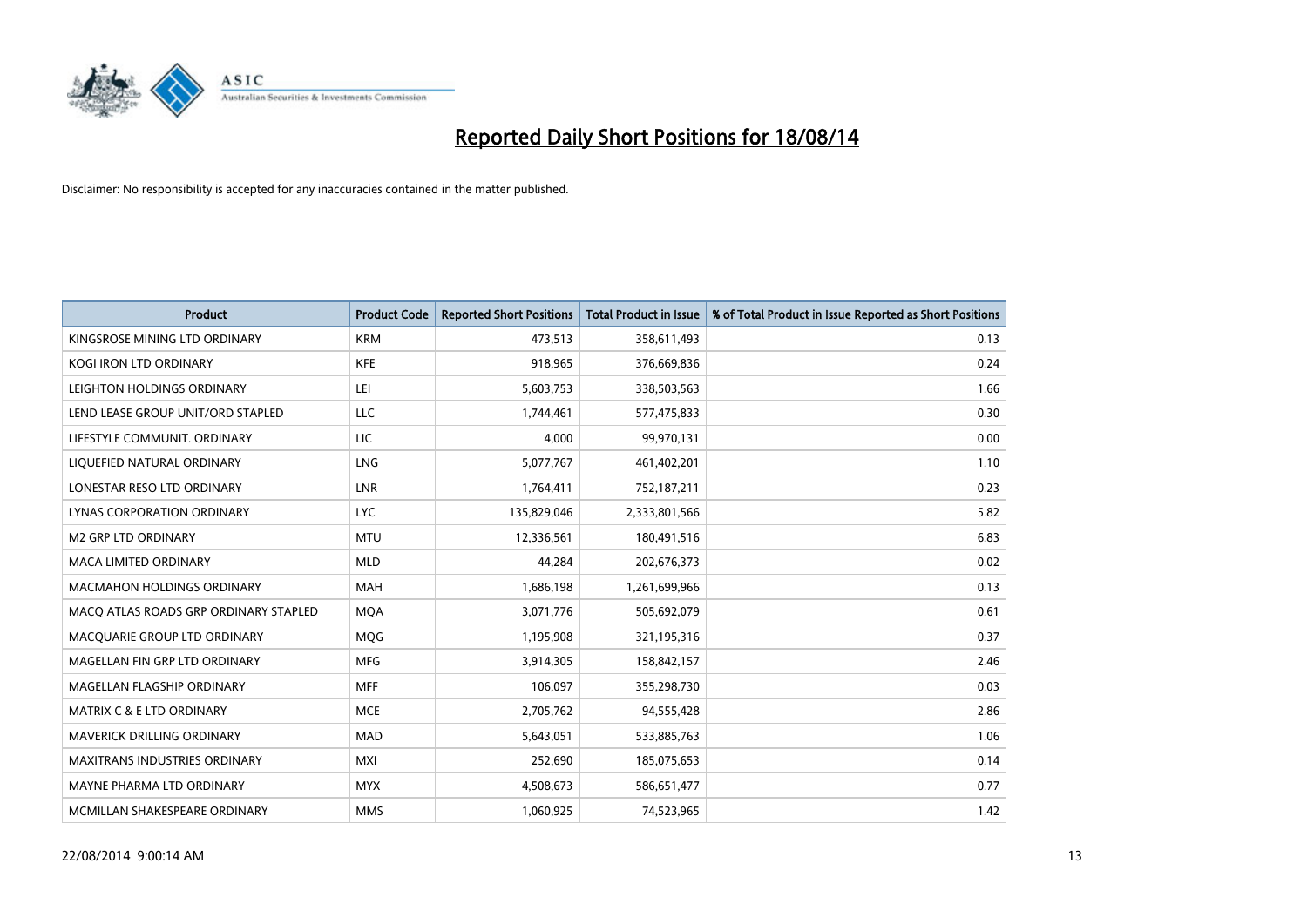

| <b>Product</b>                  | <b>Product Code</b> | <b>Reported Short Positions</b> | <b>Total Product in Issue</b> | % of Total Product in Issue Reported as Short Positions |
|---------------------------------|---------------------|---------------------------------|-------------------------------|---------------------------------------------------------|
| MCPHERSON'S LTD ORDINARY        | <b>MCP</b>          | 65,409                          | 95,434,645                    | 0.07                                                    |
| MEDUSA MINING LTD ORDINARY      | <b>MML</b>          | 7,510,056                       | 207,794,301                   | 3.61                                                    |
| MELBOURNE IT LIMITED ORDINARY   | <b>MLB</b>          | 11,022                          | 92,944,392                    | 0.01                                                    |
| <b>MERMAID MARINE ORDINARY</b>  | <b>MRM</b>          | 10,552,319                      | 366,766,098                   | 2.88                                                    |
| MESOBLAST LIMITED ORDINARY      | <b>MSB</b>          | 14,960,743                      | 321,640,094                   | 4.65                                                    |
| METALS X LIMITED ORDINARY       | <b>MLX</b>          | 1,122,174                       | 1,655,386,110                 | 0.07                                                    |
| METCASH LIMITED ORDINARY        | <b>MTS</b>          | 124,987,545                     | 903,309,574                   | 13.84                                                   |
| MIGHTY RIVER POWER ORDINARY     | <b>MYT</b>          | 3,806,804                       | 1,400,012,517                 | 0.27                                                    |
| MINCOR RESOURCES NL ORDINARY    | <b>MCR</b>          | 30,880                          | 188,208,274                   | 0.02                                                    |
| MINERAL DEPOSITS ORDINARY       | <b>MDL</b>          | 884,607                         | 103,538,786                   | 0.85                                                    |
| MINERAL RESOURCES, ORDINARY     | <b>MIN</b>          | 16,726,558                      | 186,556,246                   | 8.97                                                    |
| MINT WIRELESS ORDINARY          | <b>MNW</b>          | 965,041                         | 470,372,395                   | 0.21                                                    |
| MIRABELA NICKEL LTD ORDINARY    | <b>MBN</b>          | 36,643                          | 929,710,216                   | 0.00                                                    |
| MIRVAC GROUP STAPLED SECURITIES | <b>MGR</b>          | 4,491,513                       | 3,692,279,772                 | 0.12                                                    |
| MOBILE EMBRACE LTD ORDINARY     | <b>MBE</b>          | 28,000                          | 375,710,098                   | 0.01                                                    |
| MOLOPO ENERGY LTD ORDINARY      | <b>MPO</b>          | 11,118                          | 248,705,730                   | 0.00                                                    |
| MONADELPHOUS GROUP ORDINARY     | <b>MND</b>          | 7,423,764                       | 92,679,570                    | 8.01                                                    |
| MONASH IVF GROUP LTD ORDINARY   | <b>MVF</b>          | 1,675,875                       | 231,081,089                   | 0.73                                                    |
| MORTGAGE CHOICE LTD ORDINARY    | <b>MOC</b>          | 8,716                           | 123,780,387                   | 0.01                                                    |
| MOUNT GIBSON IRON ORDINARY      | <b>MGX</b>          | 16,668,336                      | 1,090,805,085                 | 1.53                                                    |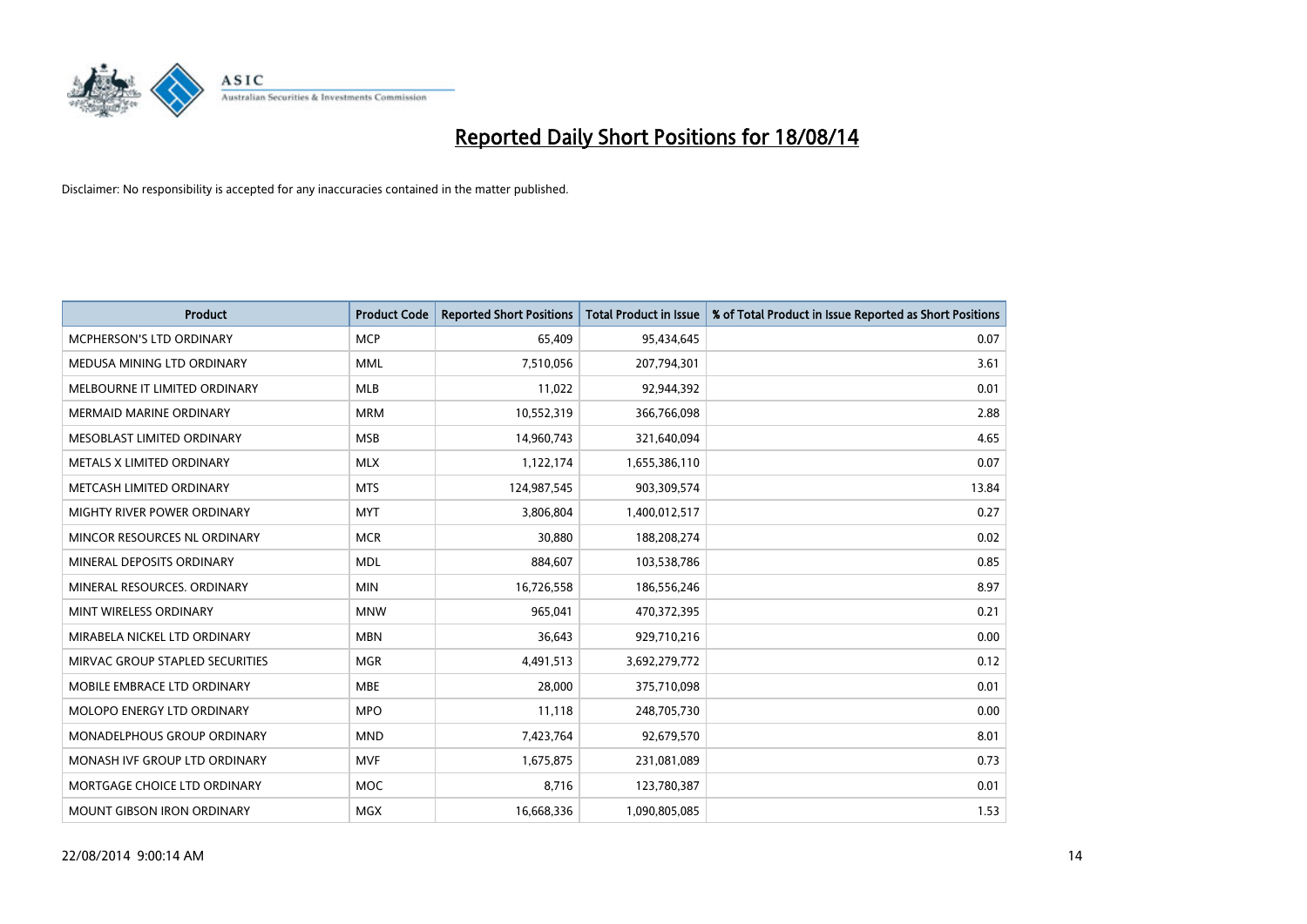

| <b>Product</b>                  | <b>Product Code</b> | <b>Reported Short Positions</b> | <b>Total Product in Issue</b> | % of Total Product in Issue Reported as Short Positions |
|---------------------------------|---------------------|---------------------------------|-------------------------------|---------------------------------------------------------|
| MULTIPLEX SITES SITES           | <b>MXUPA</b>        | 1,890                           | 4,500,000                     | 0.04                                                    |
| MYER HOLDINGS LTD ORDINARY      | <b>MYR</b>          | 74,231,042                      | 585,684,551                   | 12.67                                                   |
| <b>MYSTATE LIMITED ORDINARY</b> | <b>MYS</b>          | 8,162                           | 87,261,995                    | 0.01                                                    |
| NANOSONICS LIMITED ORDINARY     | <b>NAN</b>          | 2,517,603                       | 264,157,826                   | 0.95                                                    |
| NATIONAL AUST. BANK ORDINARY    | <b>NAB</b>          | 7,111,256                       | 2,365,771,681                 | 0.30                                                    |
| NATIONAL STORAGE STAPLED        | <b>NSR</b>          | 741,407                         | 244,897,096                   | 0.30                                                    |
| NAVITAS LIMITED ORDINARY        | <b>NVT</b>          | 3,266,451                       | 375,712,581                   | 0.87                                                    |
| NEARMAP LTD ORDINARY            | <b>NEA</b>          | 936,763                         | 337,346,101                   | 0.28                                                    |
| NEON ENERGY LIMITED ORDINARY    | <b>NEN</b>          | 140,474                         | 553,037,848                   | 0.03                                                    |
| NEUREN PHARMACEUT, ORDINARY     | <b>NEU</b>          | 69,104                          | 1,563,586,247                 | 0.00                                                    |
| NEW HOPE CORPORATION ORDINARY   | <b>NHC</b>          | 1,356,765                       | 830,999,449                   | 0.16                                                    |
| NEWCREST MINING ORDINARY        | <b>NCM</b>          | 13,772,030                      | 766,510,971                   | 1.80                                                    |
| NEWS CORP A NON-VOTING CDI      | <b>NWSLV</b>        | 405,852                         | 2,976,217                     | 13.64                                                   |
| NEWS CORP B VOTING CDI          | <b>NWS</b>          | 2,204,994                       | 21,792,806                    | 10.12                                                   |
| NEWSAT LIMITED ORDINARY         | <b>NWT</b>          | 8,022,968                       | 613,199,841                   | 1.31                                                    |
| NEXTDC LIMITED ORDINARY         | <b>NXT</b>          | 19,346,688                      | 193,154,486                   | 10.02                                                   |
| NEXUS ENERGY LIMITED ORDINARY   | <b>NXS</b>          | 83,985                          | 1,330,219,459                 | 0.01                                                    |
| NIB HOLDINGS LIMITED ORDINARY   | <b>NHF</b>          | 1,901,781                       | 439,004,182                   | 0.43                                                    |
| NIDO PETROLEUM ORDINARY         | <b>NDO</b>          | 42,480                          | 2,188,266,468                 | 0.00                                                    |
| NINE ENTERTAINMENT ORDINARY     | <b>NEC</b>          | 8,726,666                       | 940,295,023                   | 0.93                                                    |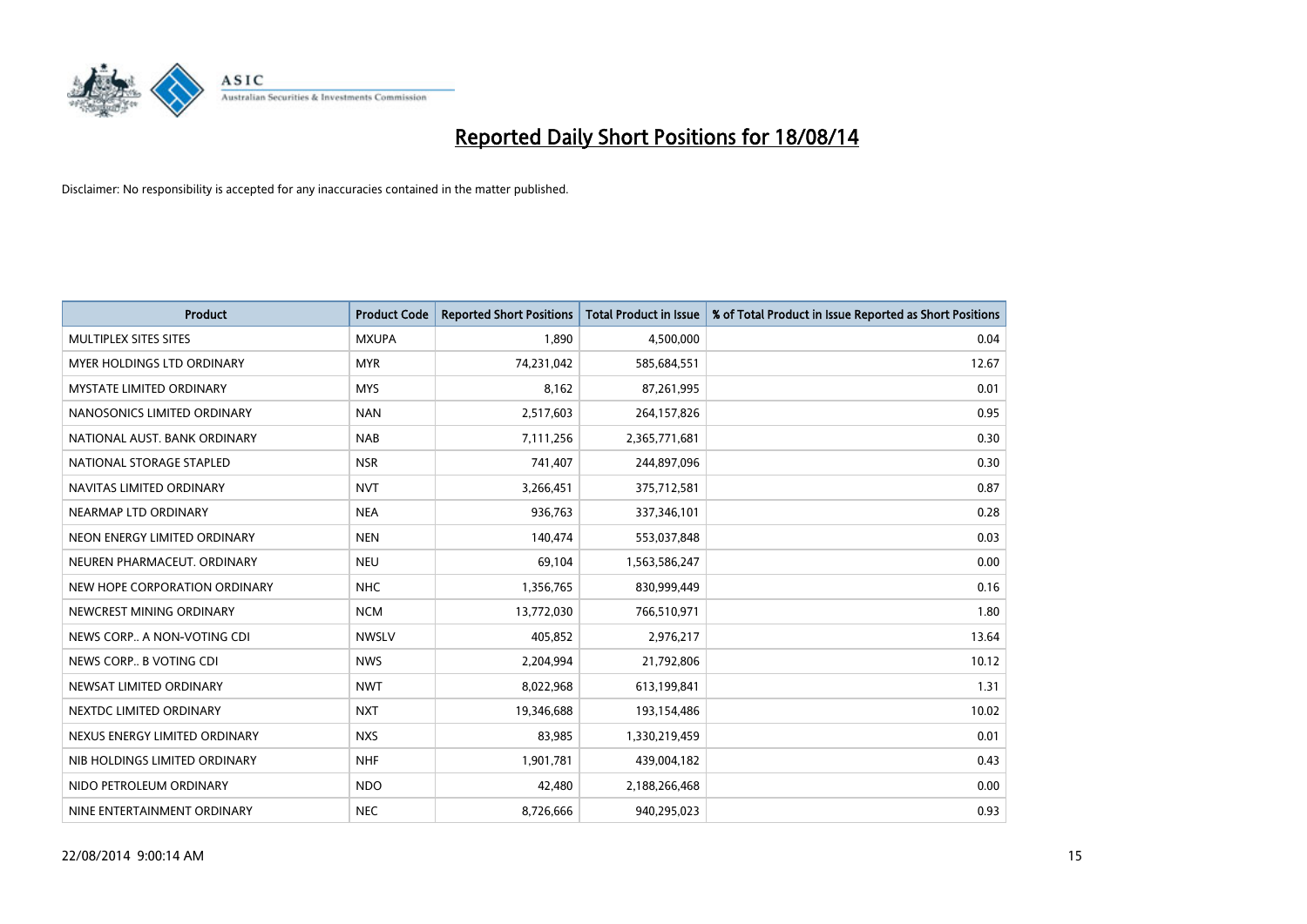

| <b>Product</b>                        | <b>Product Code</b> | <b>Reported Short Positions</b> | <b>Total Product in Issue</b> | % of Total Product in Issue Reported as Short Positions |
|---------------------------------------|---------------------|---------------------------------|-------------------------------|---------------------------------------------------------|
| NOBLE MINERAL RES ORDINARY            | <b>NMG</b>          | 2,365,726                       | 666,397,952                   | 0.36                                                    |
| NORTHERN IRON LTD ORDINARY            | <b>NFE</b>          | 11,392                          | 484,405,314                   | 0.00                                                    |
| NORTHERN STAR ORDINARY                | <b>NST</b>          | 9,295,380                       | 587,429,659                   | 1.58                                                    |
| NRW HOLDINGS LIMITED ORDINARY         | <b>NWH</b>          | 11,686,378                      | 278,888,011                   | 4.19                                                    |
| NUFARM LIMITED ORDINARY               | <b>NUF</b>          | 17,894,589                      | 264,021,627                   | 6.78                                                    |
| NUPLEX INDUSTRIES ORDINARY            | <b>NPX</b>          | 1,000                           | 198,125,827                   | 0.00                                                    |
| OCEANAGOLD CORP. CHESS DEPOSITARY INT | <b>OGC</b>          | 1,259,065                       | 301,420,186                   | 0.42                                                    |
| OIL SEARCH LTD ORDINARY               | OSH                 | 5,707,583                       | 1,519,022,225                 | 0.38                                                    |
| OM HOLDINGS LIMITED ORDINARY          | OMH                 | 399,230                         | 733,423,337                   | 0.05                                                    |
| ORICA LIMITED ORDINARY                | ORI                 | 13,780,933                      | 372,743,291                   | 3.70                                                    |
| ORIGIN ENERGY ORDINARY                | <b>ORG</b>          | 7,310,403                       | 1,103,646,907                 | 0.66                                                    |
| OROCOBRE LIMITED ORDINARY             | <b>ORE</b>          | 2,383,975                       | 132,041,911                   | 1.81                                                    |
| ORORA LIMITED ORDINARY                | <b>ORA</b>          | 7,709,007                       | 1,206,684,923                 | 0.64                                                    |
| OROTONGROUP LIMITED ORDINARY          | ORL                 | 412,418                         | 40,880,902                    | 1.01                                                    |
| OZ MINERALS ORDINARY                  | OZL                 | 15,748,570                      | 303,470,022                   | 5.19                                                    |
| OZFOREX GROUP LTD ORDINARY            | <b>OFX</b>          | 10,439,960                      | 240,000,000                   | 4.35                                                    |
| PACIFIC BRANDS ORDINARY               | <b>PBG</b>          | 22,534,853                      | 917,226,291                   | 2.46                                                    |
| PACT GROUP HLDGS LTD ORDINARY         | PGH                 | 2,828,484                       | 294,097,961                   | 0.96                                                    |
| PALADIN ENERGY LTD ORDINARY           | <b>PDN</b>          | 102,857,464                     | 964,367,284                   | 10.67                                                   |
| PANAUST LIMITED ORDINARY              | <b>PNA</b>          | 233,753                         | 635,580,654                   | 0.04                                                    |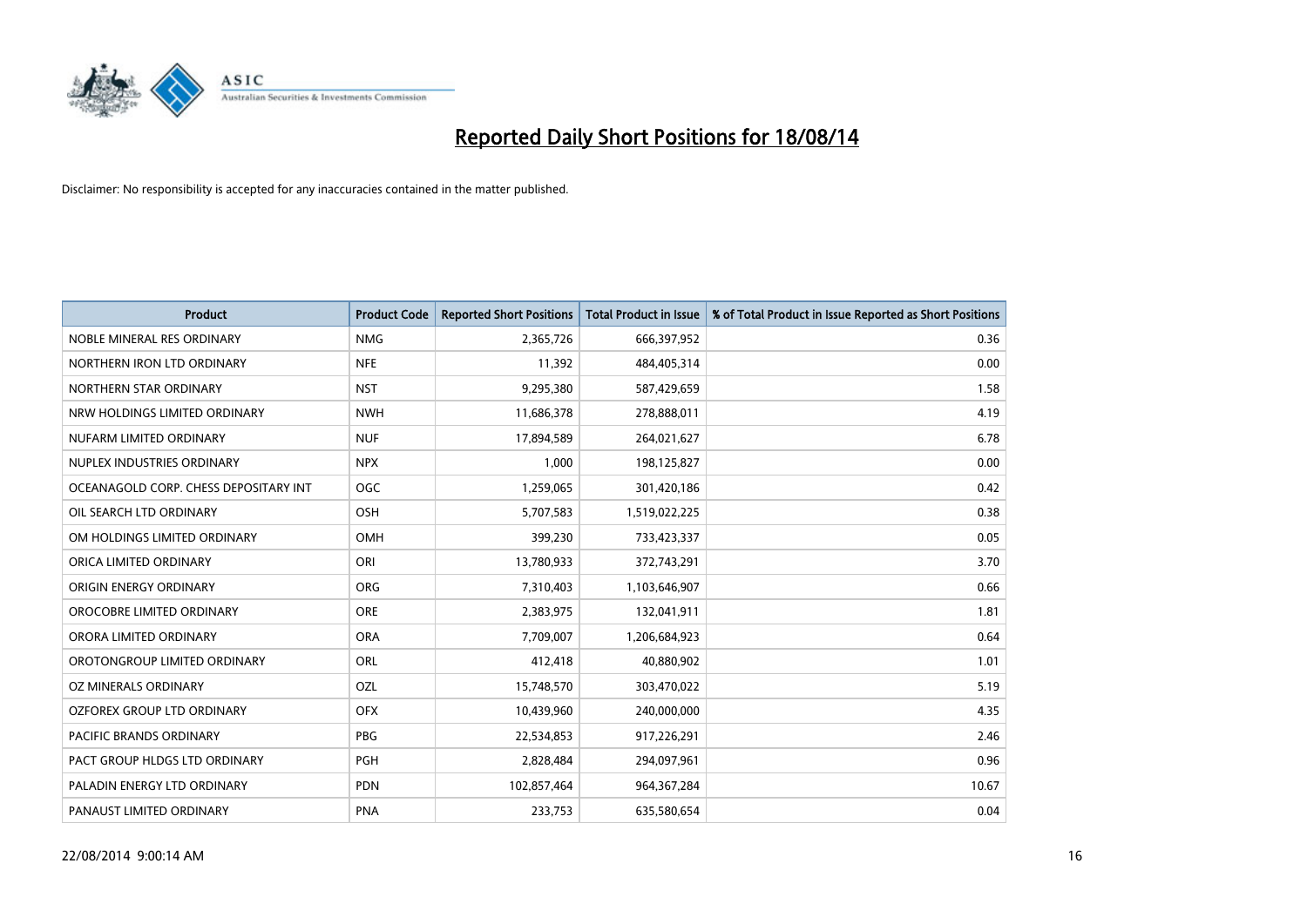

| <b>Product</b>               | <b>Product Code</b> | <b>Reported Short Positions</b> | <b>Total Product in Issue</b> | % of Total Product in Issue Reported as Short Positions |
|------------------------------|---------------------|---------------------------------|-------------------------------|---------------------------------------------------------|
| PANORAMIC RESOURCES ORDINARY | PAN                 | 153,153                         | 322,275,824                   | 0.05                                                    |
| PANTERRA GOLD LTD ORDINARY   | PGI                 |                                 | 822,241,166                   | 0.00                                                    |
| PAPERLINX LIMITED ORDINARY   | <b>PPX</b>          | 44,770                          | 665,181,261                   | 0.01                                                    |
| PAPILLON RES LTD ORDINARY    | <b>PIR</b>          | 6,391,773                       | 352,044,210                   | 1.82                                                    |
| PATTIES FOODS LTD ORDINARY   | PFL                 | 7,755                           | 139,144,338                   | 0.01                                                    |
| PEET LIMITED ORDINARY        | <b>PPC</b>          | 82,081                          | 433,389,348                   | 0.02                                                    |
| PENTAL LTD ORDINARY          | <b>PTL</b>          | 471,877                         | 1,795,407,186                 | 0.03                                                    |
| PERPETUAL LIMITED ORDINARY   | PPT                 | 1,090,178                       | 46,574,426                    | 2.34                                                    |
| PERSEUS MINING LTD ORDINARY  | PRU                 | 12,225,674                      | 526,656,401                   | 2.32                                                    |
| PHARMAXIS LTD ORDINARY       | <b>PXS</b>          | 61,796                          | 309,514,849                   | 0.02                                                    |
| PHOSPHAGENICS LTD. ORDINARY  | <b>POH</b>          | 250,000                         | 1,210,965,957                 | 0.02                                                    |
| PLATINUM ASSET ORDINARY      | <b>PTM</b>          | 1,262,482                       | 580,336,142                   | 0.22                                                    |
| PLATINUM AUSTRALIA ORDINARY  | <b>PLA</b>          | 836,127                         | 504,968,043                   | 0.17                                                    |
| PMP LIMITED ORDINARY         | <b>PMP</b>          | 27,581                          | 323,781,124                   | 0.01                                                    |
| PRANA BIOTECHNOLOGY ORDINARY | <b>PBT</b>          | 4,517,290                       | 488,936,960                   | 0.92                                                    |
| PREMIER INVESTMENTS ORDINARY | <b>PMV</b>          | 383,443                         | 155,714,874                   | 0.25                                                    |
| PRIMA BIOMED LTD ORDINARY    | <b>PRR</b>          | 132,361                         | 1,228,709,341                 | 0.01                                                    |
| PRIMARY HEALTH CARE ORDINARY | PRY                 | 17,238,145                      | 505,659,944                   | 3.41                                                    |
| PRIME MEDIA GRP LTD ORDINARY | <b>PRT</b>          | 1,696,800                       | 366,330,303                   | 0.46                                                    |
| PROGRAMMED ORDINARY          | <b>PRG</b>          | 254,493                         | 118,644,974                   | 0.21                                                    |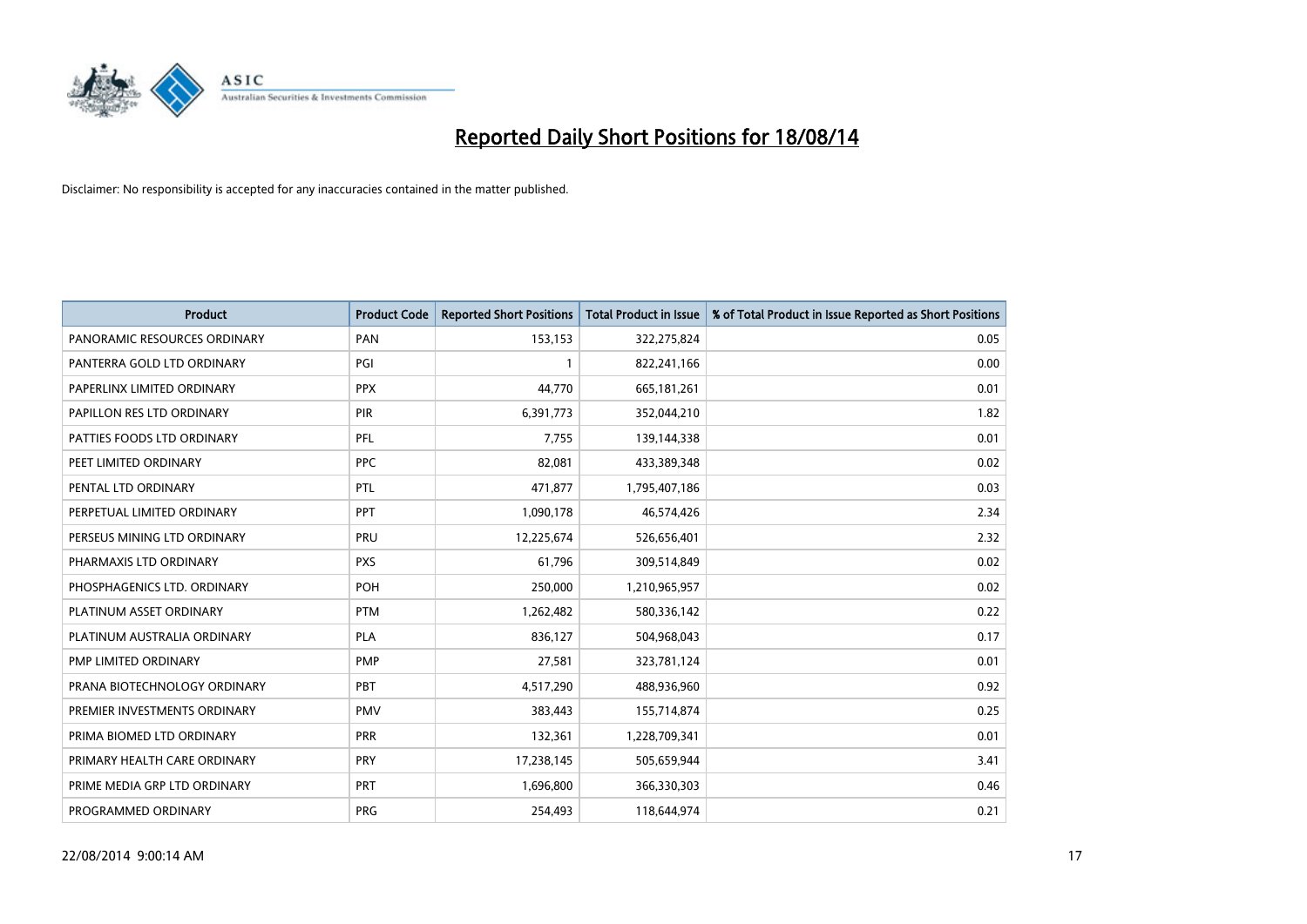

| <b>Product</b>                      | <b>Product Code</b> | <b>Reported Short Positions</b> | <b>Total Product in Issue</b> | % of Total Product in Issue Reported as Short Positions |
|-------------------------------------|---------------------|---------------------------------|-------------------------------|---------------------------------------------------------|
| <b>QANTAS AIRWAYS ORDINARY</b>      | QAN                 | 83,267,558                      | 2,196,330,250                 | 3.79                                                    |
| OBE INSURANCE GROUP ORDINARY        | QBE                 | 18,694,983                      | 1,277,602,695                 | 1.46                                                    |
| <b>QUBE HOLDINGS LTD ORDINARY</b>   | <b>QUB</b>          | 20,260,397                      | 1,051,172,929                 | 1.93                                                    |
| RAMELIUS RESOURCES ORDINARY         | <b>RMS</b>          | 734,071                         | 457,768,257                   | 0.16                                                    |
| RAMSAY HEALTH CARE ORDINARY         | <b>RHC</b>          | 1,479,052                       | 202,081,252                   | 0.73                                                    |
| <b>RCG CORPORATION LTD ORDINARY</b> | <b>RCG</b>          | 8,085                           | 263,808,625                   | 0.00                                                    |
| <b>RCR TOMLINSON ORDINARY</b>       | <b>RCR</b>          | 559,230                         | 136,989,238                   | 0.41                                                    |
| <b>REA GROUP ORDINARY</b>           | <b>REA</b>          | 1,546,877                       | 131,714,699                   | 1.17                                                    |
| <b>RECALL HOLDINGS LTD ORDINARY</b> | <b>REC</b>          | 6,648,066                       | 312,903,583                   | 2.12                                                    |
| RECKON LIMITED ORDINARY             | <b>RKN</b>          | 1,267,207                       | 112,084,762                   | 1.13                                                    |
| RED 5 LIMITED ORDINARY              | <b>RED</b>          | 174,740                         | 759,451,008                   | 0.02                                                    |
| <b>RED FORK ENERGY ORDINARY</b>     | <b>RFE</b>          | 1,029,184                       | 501,051,719                   | 0.21                                                    |
| REDBANK ENERGY LTD ORDINARY         | AEJ                 | 13                              | 786,287                       | 0.00                                                    |
| <b>REED RESOURCES LTD ORDINARY</b>  | <b>RDR</b>          | 2,000                           | 523,453,895                   | 0.00                                                    |
| <b>REGIS RESOURCES ORDINARY</b>     | <b>RRL</b>          | 42,007,789                      | 499,744,095                   | 8.41                                                    |
| RESMED INC CDI 10:1                 | <b>RMD</b>          | 40,176,720                      | 1,403,045,440                 | 2.86                                                    |
| RESOLUTE MINING ORDINARY            | <b>RSG</b>          | 6,312,378                       | 641,189,223                   | 0.98                                                    |
| <b>RESOURCE GENERATION ORDINARY</b> | <b>RES</b>          | 2,439                           | 581,380,338                   | 0.00                                                    |
| <b>RETAIL FOOD GROUP ORDINARY</b>   | <b>RFG</b>          | 7,074,554                       | 144,878,508                   | 4.88                                                    |
| REX MINERALS LIMITED ORDINARY       | <b>RXM</b>          | 614,672                         | 220,519,784                   | 0.28                                                    |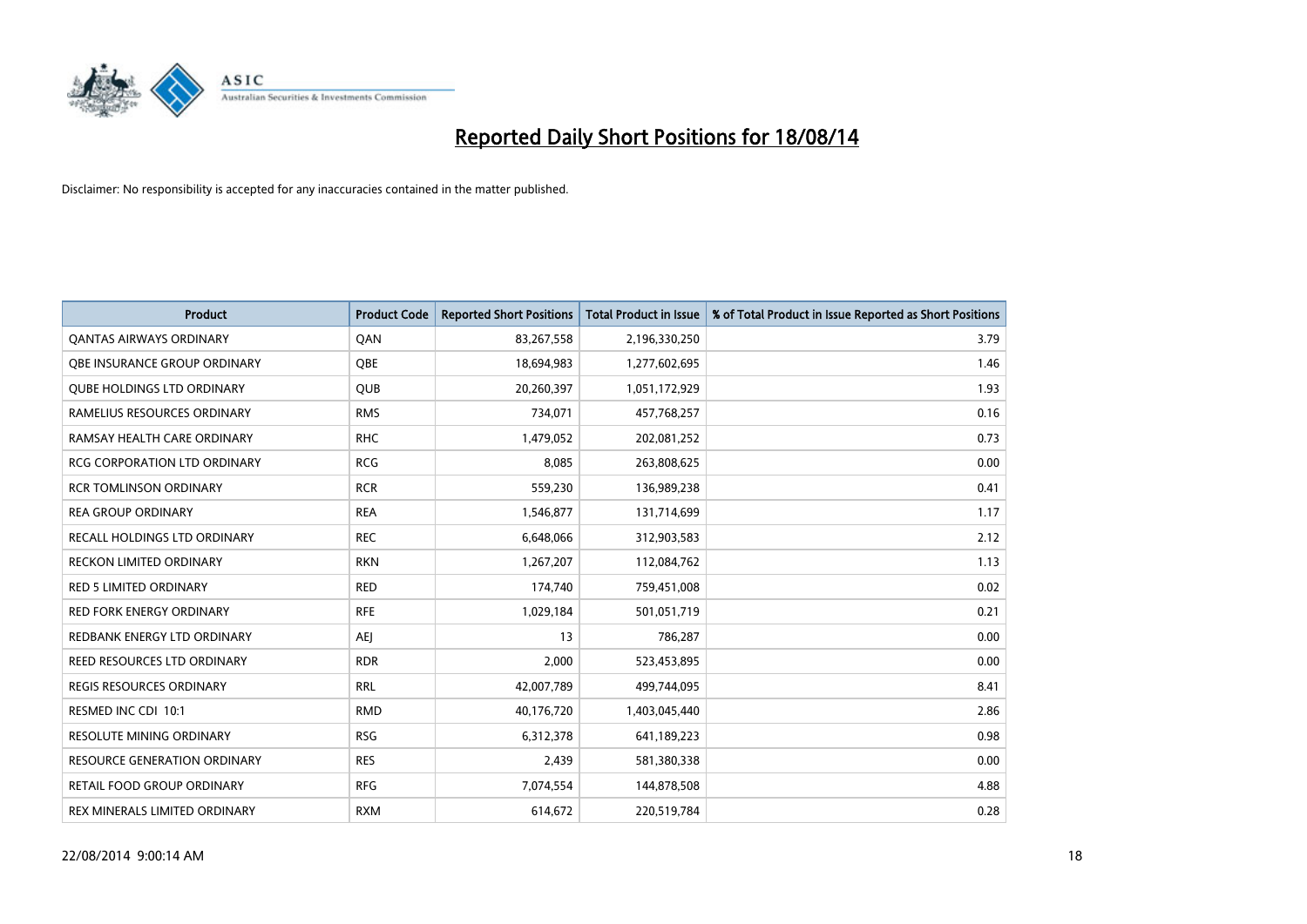

| <b>Product</b>                        | <b>Product Code</b> | <b>Reported Short Positions</b> | <b>Total Product in Issue</b> | % of Total Product in Issue Reported as Short Positions |
|---------------------------------------|---------------------|---------------------------------|-------------------------------|---------------------------------------------------------|
| RIO TINTO LIMITED ORDINARY            | <b>RIO</b>          | 4,092,054                       | 435,758,720                   | 0.94                                                    |
| ROBUST RESOURCES ORDINARY             | <b>ROL</b>          |                                 | 195,369,627                   | 0.00                                                    |
| ROC OIL COMPANY ORDINARY              | <b>ROC</b>          | 765,897                         | 687,618,400                   | 0.11                                                    |
| ROYAL WOLF HOLDINGS ORDINARY          | <b>RWH</b>          | 212,314                         | 100,387,052                   | 0.21                                                    |
| RUBIK FINANCIAL LTD. ORDINARY         | <b>RFL</b>          | 50,100                          | 340,999,914                   | 0.01                                                    |
| <b>RURALCO HOLDINGS ORDINARY</b>      | <b>RHL</b>          | 3,658                           | 77,291,069                    | 0.00                                                    |
| SAI GLOBAL LIMITED ORDINARY           | SAI                 | 325,855                         | 210,918,332                   | 0.15                                                    |
| SALMAT LIMITED ORDINARY               | <b>SLM</b>          | 100,056                         | 159,812,799                   | 0.06                                                    |
| SAMSON OIL & GAS LTD ORDINARY         | SSN                 | 20,376,960                      | 2,837,756,933                 | 0.72                                                    |
| SANDFIRE RESOURCES ORDINARY           | <b>SFR</b>          | 1,926,606                       | 155,640,968                   | 1.24                                                    |
| SANTOS LTD ORDINARY                   | <b>STO</b>          | 5,441,948                       | 976,663,403                   | 0.56                                                    |
| SARACEN MINERAL ORDINARY              | SAR                 | 1,005,305                       | 792,784,738                   | 0.13                                                    |
| SCA PROPERTY GROUP STAPLED SECURITIES | <b>SCP</b>          | 30,251,210                      | 648,628,320                   | 4.66                                                    |
| <b>SCENTRE GRP STAPLED</b>            | SCG                 | 19,191,530                      | 5,324,296,678                 | 0.36                                                    |
| SEDGMAN LIMITED ORDINARY              | SDM                 | 1,593,668                       | 227,059,277                   | 0.70                                                    |
| SEEK LIMITED ORDINARY                 | <b>SEK</b>          | 12,627,690                      | 340,459,756                   | 3.71                                                    |
| SELECT HARVESTS ORDINARY              | SHV                 | 433,746                         | 57,999,427                    | 0.75                                                    |
| SENEX ENERGY LIMITED ORDINARY         | <b>SXY</b>          | 10,172,369                      | 1,148,128,941                 | 0.89                                                    |
| SERVCORP LIMITED ORDINARY             | SRV                 | 3,157                           | 98,432,275                    | 0.00                                                    |
| SERVICE STREAM ORDINARY               | <b>SSM</b>          | 30                              | 386,389,873                   | 0.00                                                    |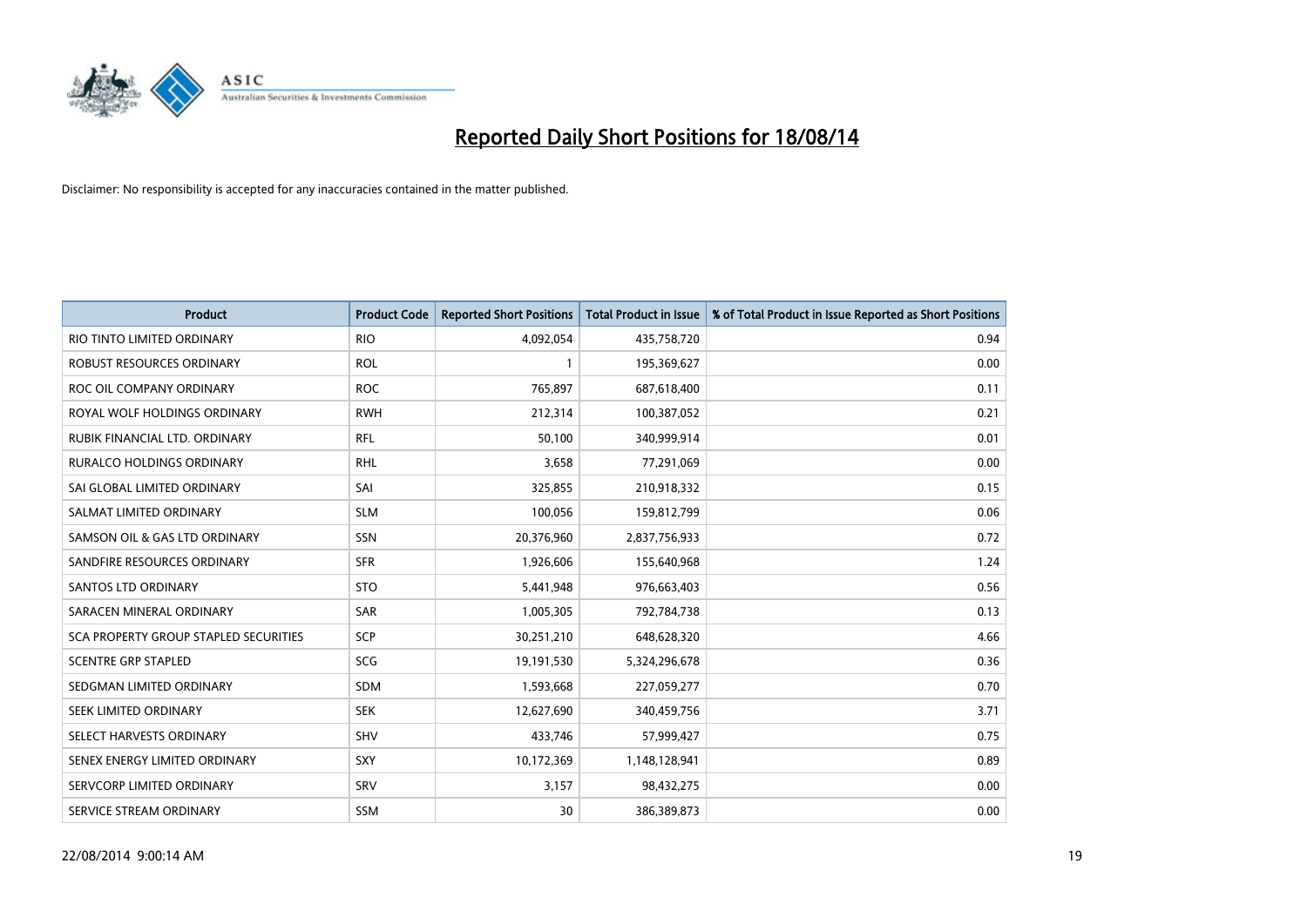

| <b>Product</b>                           | <b>Product Code</b> | <b>Reported Short Positions</b> | <b>Total Product in Issue</b> | % of Total Product in Issue Reported as Short Positions |
|------------------------------------------|---------------------|---------------------------------|-------------------------------|---------------------------------------------------------|
| SEVEN GROUP HOLDINGS ORDINARY            | <b>SVW</b>          | 62,459                          | 302,691,886                   | 0.02                                                    |
| SEVEN WEST MEDIA LTD ORDINARY            | <b>SWM</b>          | 5,698,730                       | 999,160,872                   | 0.57                                                    |
| SHINE CORPORATE ORDINARY                 | SHJ                 | 1,812                           | 172,400,081                   | 0.00                                                    |
| SIGMA PHARMACEUTICAL ORDINARY            | <b>SIP</b>          | 19,126,244                      | 1,108,086,575                 | 1.73                                                    |
| SILEX SYSTEMS ORDINARY                   | <b>SLX</b>          | 6,356,449                       | 170,440,771                   | 3.73                                                    |
| SILVER CHEF LIMITED ORDINARY             | SIV                 | 69,384                          | 29,469,492                    | 0.24                                                    |
| SILVER LAKE RESOURCE ORDINARY            | <b>SLR</b>          | 22,150,559                      | 503,233,971                   | 4.40                                                    |
| SIMS METAL MGMT LTD ORDINARY             | SGM                 | 10,857,476                      | 204,604,433                   | 5.31                                                    |
| SINGAPORE TELECOMM. CHESS DEPOSITARY INT | SGT                 | 8,477,772                       | 117,328,705                   | 7.23                                                    |
| SINO GAS ENERGY ORDINARY                 | <b>SEH</b>          | 5,621,948                       | 1,541,422,358                 | 0.36                                                    |
| SIRIUS RESOURCES NL ORDINARY             | <b>SIR</b>          | 9,641,953                       | 312,688,269                   | 3.08                                                    |
| SIRTEX MEDICAL ORDINARY                  | <b>SRX</b>          | 29,174                          | 56,494,365                    | 0.05                                                    |
| SKILLED GROUP LTD ORDINARY               | <b>SKE</b>          | 5,086,640                       | 235,254,496                   | 2.16                                                    |
| <b>SKY NETWORK ORDINARY</b>              | <b>SKT</b>          | 237,913                         | 389,139,785                   | 0.06                                                    |
| SKYCITY ENT GRP LTD ORDINARY             | <b>SKC</b>          | 6,769,179                       | 582,088,094                   | 1.16                                                    |
| <b>SLATER &amp; GORDON ORDINARY</b>      | SGH                 | 3,737,611                       | 204,338,625                   | 1.83                                                    |
| SMS MANAGEMENT. ORDINARY                 | SMX                 | 2,754,718                       | 69,394,537                    | 3.97                                                    |
| SONIC HEALTHCARE ORDINARY                | <b>SHL</b>          | 3,119,740                       | 400,811,556                   | 0.78                                                    |
| SOUL PATTINSON (W.H) ORDINARY            | SOL                 | 18,254                          | 239,395,320                   | 0.01                                                    |
| SP AUSNET STAPLED SECURITIES             | SPN                 | 740,309                         | 3,425,244,162                 | 0.02                                                    |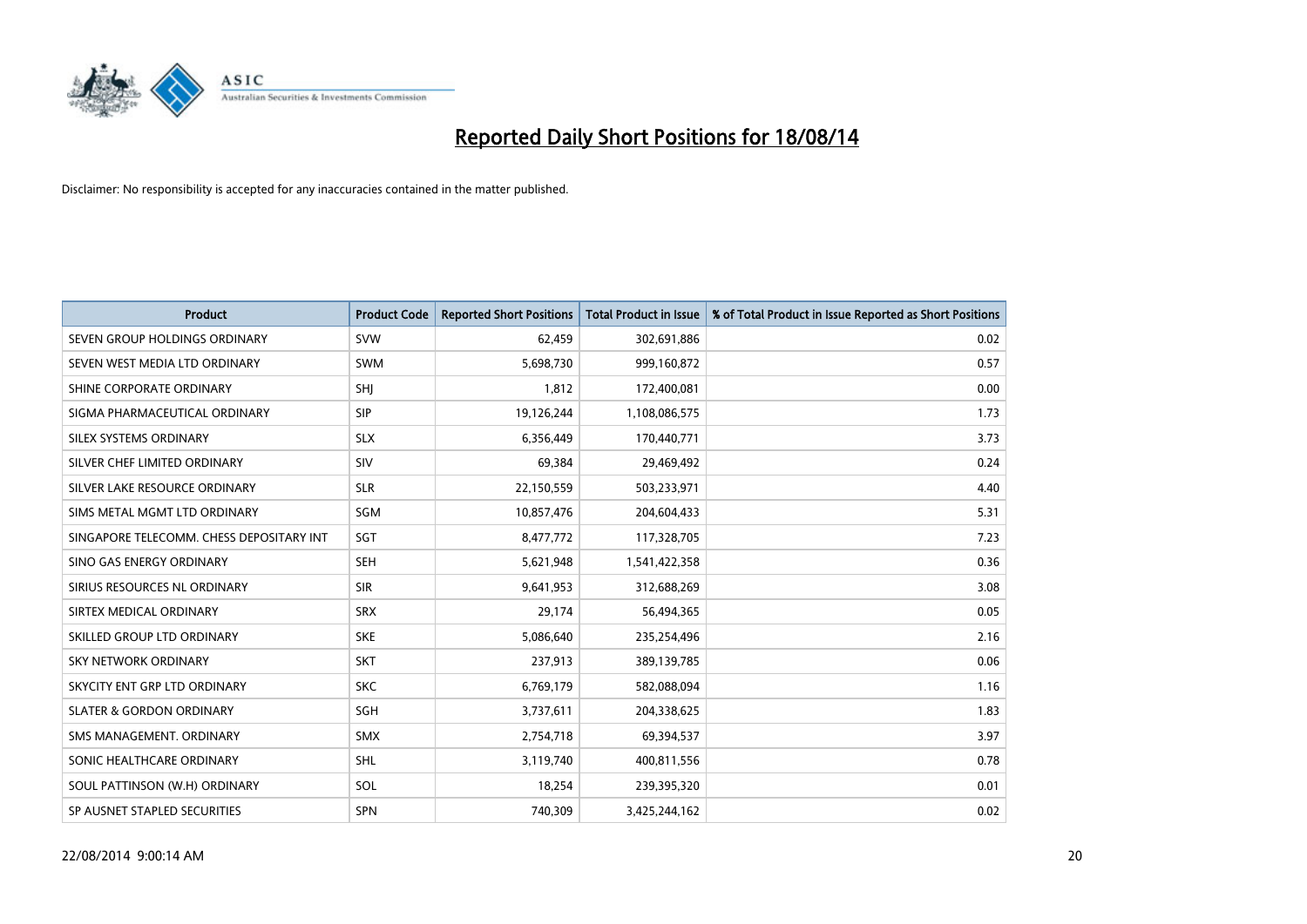

| <b>Product</b>                           | <b>Product Code</b> | <b>Reported Short Positions</b> | <b>Total Product in Issue</b> | % of Total Product in Issue Reported as Short Positions |
|------------------------------------------|---------------------|---------------------------------|-------------------------------|---------------------------------------------------------|
| SPARK INFRASTRUCTURE STAPLED US PROHIBT. | SKI                 | 22,475,278                      | 1,466,360,128                 | 1.53                                                    |
| SPARK NEW ZEALAND ORDINARY               | <b>SPK</b>          | 8,477,632                       | 1,828,530,844                 | 0.46                                                    |
| SPDR 200 FUND ETF UNITS                  | <b>STW</b>          | 40,028                          | 46,146,865                    | 0.09                                                    |
| SPECIALTY FASHION ORDINARY               | <b>SFH</b>          | 1,658                           | 192,236,121                   | 0.00                                                    |
| SPOTLESS GRP HLD LTD ORDINARY            | <b>SPO</b>          | 17,080,914                      | 1,098,290,178                 | 1.56                                                    |
| ST BARBARA LIMITED ORDINARY              | <b>SBM</b>          | 13,119,569                      | 488,074,077                   | 2.69                                                    |
| STARPHARMA HOLDINGS ORDINARY             | <b>SPL</b>          | 14,469,224                      | 285,109,680                   | 5.07                                                    |
| STEADFAST GROUP LTD ORDINARY             | <b>SDF</b>          | 4,735,213                       | 501,638,307                   | 0.94                                                    |
| STH CRS ELECT ENGNR ORDINARY             | <b>SXE</b>          | 13,433                          | 161,523,130                   | 0.01                                                    |
| STHN CROSS MEDIA ORDINARY                | <b>SXL</b>          | 30,788,680                      | 705,246,986                   | 4.37                                                    |
| STOCKLAND UNITS/ORD STAPLED              | SGP                 | 11,569,514                      | 2,326,978,560                 | 0.50                                                    |
| STRAITS RES LTD. ORDINARY                | SRQ                 | 28,747                          | 1,217,730,293                 | 0.00                                                    |
| STRIKE ENERGY LTD ORDINARY               | <b>STX</b>          | 4,000                           | 833,330,946                   | 0.00                                                    |
| STW COMMUNICATIONS ORDINARY              | SGN                 | 1,935,510                       | 403,828,512                   | 0.48                                                    |
| SUNCORP GROUP LTD ORDINARY               | <b>SUN</b>          | 14,860,150                      | 1,286,600,980                 | 1.15                                                    |
| SUNDANCE ENERGY ORDINARY                 | <b>SEA</b>          | 4,155,624                       | 548,714,663                   | 0.76                                                    |
| SUNDANCE RESOURCES ORDINARY              | SDL                 | 79,379,817                      | 3,082,028,456                 | 2.58                                                    |
| SUNLAND GROUP LTD ORDINARY               | <b>SDG</b>          | 101,319                         | 181,710,087                   | 0.06                                                    |
| SUPER RET REP LTD ORDINARY               | SUL                 | 5,776,765                       | 196,731,620                   | 2.94                                                    |
| SYD AIRPORT STAPLED US PROHIBIT.         | <b>SYD</b>          | 20,899,286                      | 2,216,216,041                 | 0.94                                                    |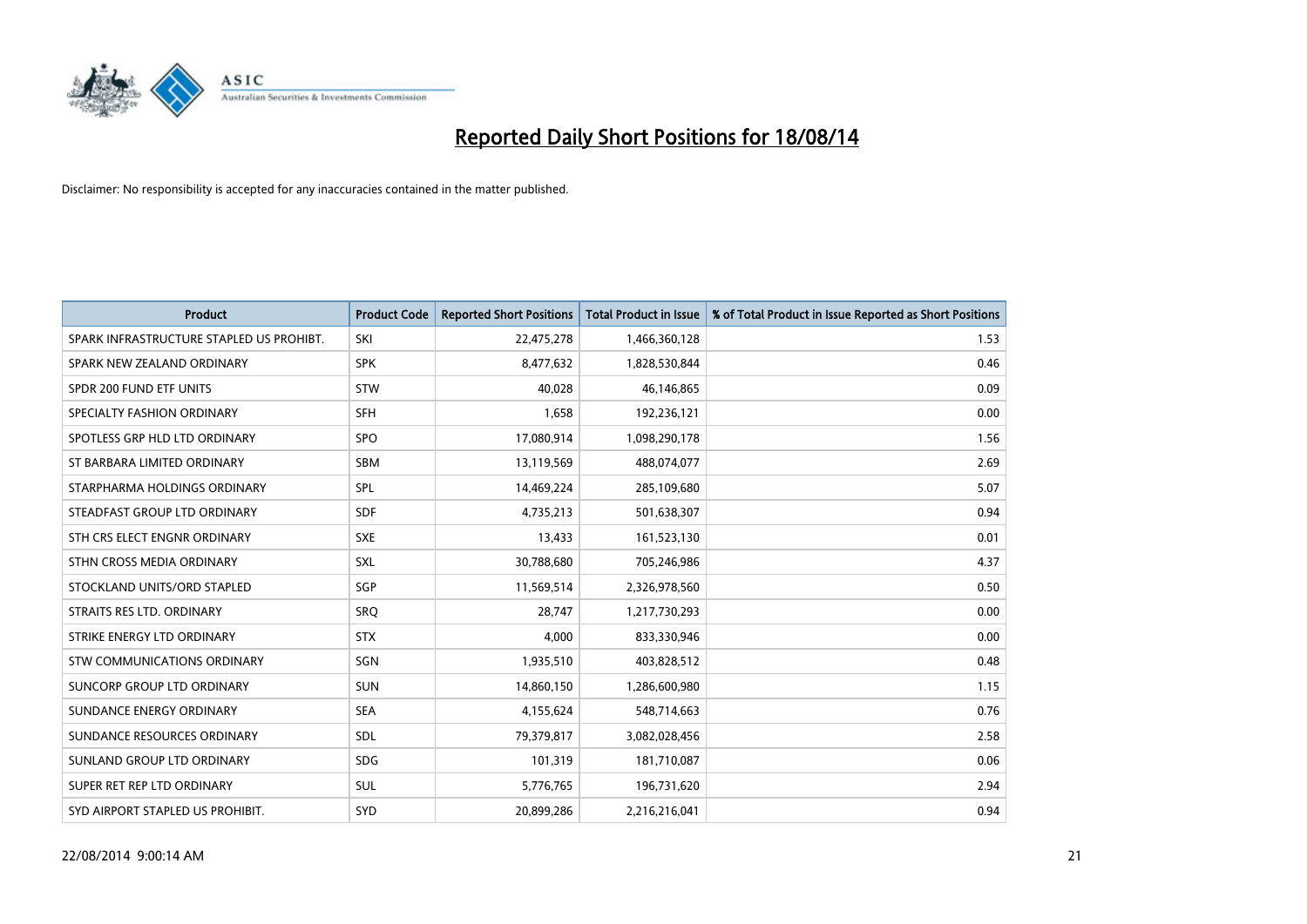

| <b>Product</b>                  | <b>Product Code</b> | <b>Reported Short Positions</b> | <b>Total Product in Issue</b> | % of Total Product in Issue Reported as Short Positions |
|---------------------------------|---------------------|---------------------------------|-------------------------------|---------------------------------------------------------|
| SYRAH RESOURCES ORDINARY        | <b>SYR</b>          | 4,163,766                       | 163,470,076                   | 2.55                                                    |
| TABCORP HOLDINGS LTD ORDINARY   | TAH                 | 19,401,840                      | 762,954,019                   | 2.54                                                    |
| TAP OIL LIMITED ORDINARY        | <b>TAP</b>          | 8,184                           | 243,150,627                   | 0.00                                                    |
| TASSAL GROUP LIMITED ORDINARY   | <b>TGR</b>          | 201,548                         | 146,507,029                   | 0.14                                                    |
| <b>TATTS GROUP LTD ORDINARY</b> | <b>TTS</b>          | 18,128,846                      | 1,434,545,797                 | 1.26                                                    |
| <b>TECHNOLOGY ONE ORDINARY</b>  | <b>TNE</b>          | 112,817                         | 308,796,455                   | 0.04                                                    |
| TELECOM CORPORATION ORDINARY    | <b>TEL</b>          | 195,212                         | 1,828,530,844                 | 0.01                                                    |
| TELSTRA CORPORATION. ORDINARY   | <b>TLS</b>          | 56,212,622                      | 12,443,074,357                | 0.45                                                    |
| TEN NETWORK HOLDINGS ORDINARY   | <b>TEN</b>          | 145,059,254                     | 2,630,984,596                 | 5.51                                                    |
| TERANGA GOLD CORP CDI 1:1       | TGZ                 | 16,614                          | 79,354,621                    | 0.02                                                    |
| TFS CORPORATION LTD ORDINARY    | <b>TFC</b>          | 1,630,990                       | 324,157,408                   | 0.50                                                    |
| THE PAS GROUP LTD ORDINARY      | <b>PGR</b>          | 609,390                         | 136,690,860                   | 0.45                                                    |
| THE REJECT SHOP ORDINARY        | <b>TRS</b>          | 3,190,725                       | 28,844,648                    | 11.06                                                   |
| THORN GROUP LIMITED ORDINARY    | <b>TGA</b>          | 176                             | 150,634,985                   | 0.00                                                    |
| <b>TIGER RESOURCES ORDINARY</b> | <b>TGS</b>          | 3,351,624                       | 898,784,227                   | 0.37                                                    |
| TOLL HOLDINGS LTD ORDINARY      | <b>TOL</b>          | 28,157,425                      | 717,133,875                   | 3.93                                                    |
| TOX FREE SOLUTIONS ORDINARY     | <b>TOX</b>          | 3,450,963                       | 133,752,359                   | 2.58                                                    |
| TPG TELECOM LIMITED ORDINARY    | <b>TPM</b>          | 11,348,332                      | 793,808,141                   | 1.43                                                    |
| <b>TRADE ME GROUP ORDINARY</b>  | <b>TME</b>          | 4,060,262                       | 396,584,956                   | 1.02                                                    |
| TRANSFIELD SERVICES ORDINARY    | <b>TSE</b>          | 25,237,029                      | 512,457,716                   | 4.92                                                    |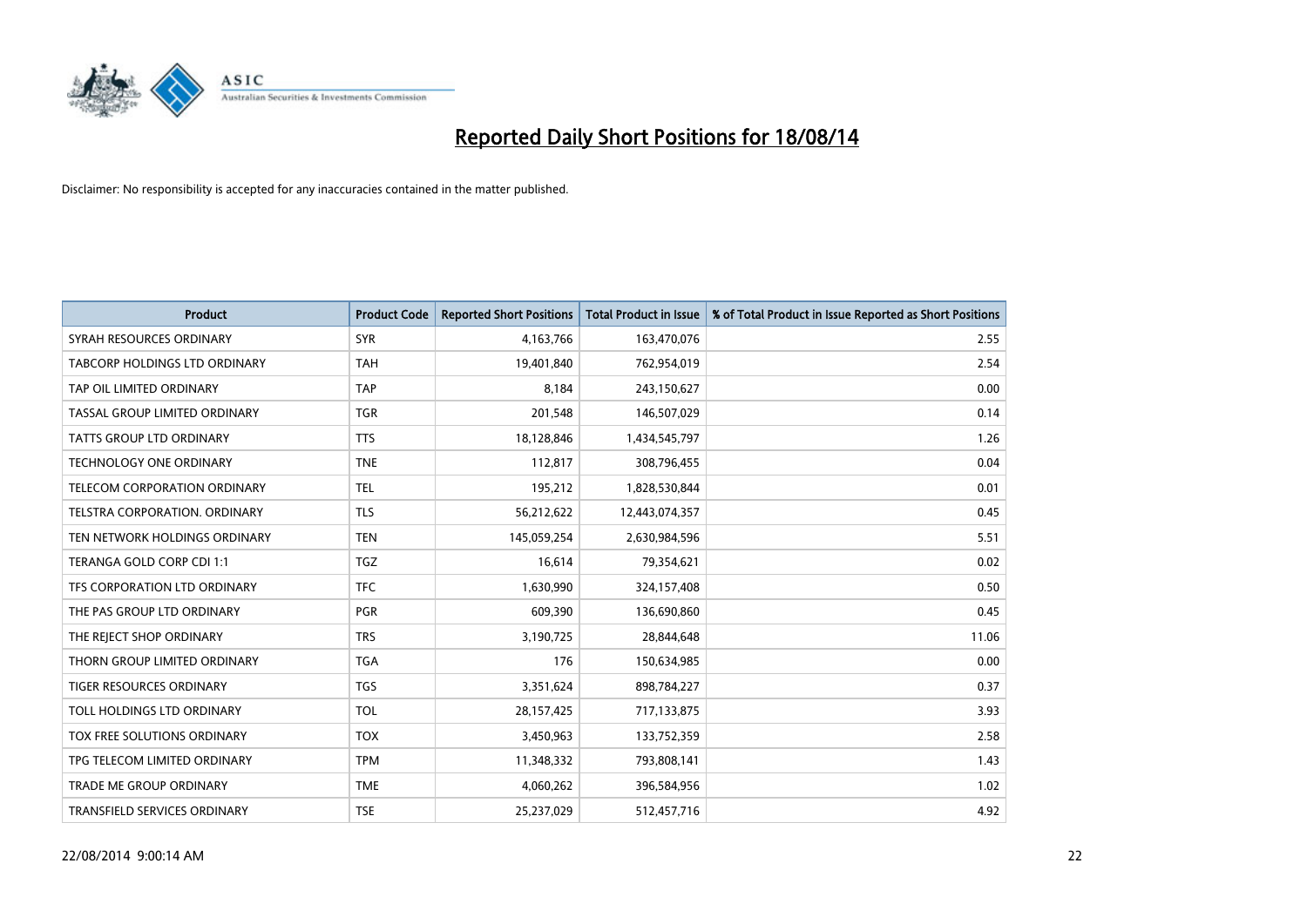

| <b>Product</b>                       | <b>Product Code</b> | <b>Reported Short Positions</b> | <b>Total Product in Issue</b> | % of Total Product in Issue Reported as Short Positions |
|--------------------------------------|---------------------|---------------------------------|-------------------------------|---------------------------------------------------------|
| TRANSPACIFIC INDUST, ORDINARY        | <b>TPI</b>          | 3,777,405                       | 1,579,648,778                 | 0.24                                                    |
| TRANSURBAN GROUP TRIPLE STAPLED SEC. | <b>TCL</b>          | 20,782,957                      | 1,896,571,343                 | 1.10                                                    |
| <b>TREASURY GROUP ORDINARY</b>       | <b>TRG</b>          | 33,063                          | 23,697,498                    | 0.14                                                    |
| TREASURY WINE ESTATE ORDINARY        | <b>TWE</b>          | 10,872,791                      | 649,427,560                   | 1.67                                                    |
| TRITON MIN LTD ORDINARY              | <b>TON</b>          | 7,262                           | 299,304,477                   | 0.00                                                    |
| TROY RESOURCES LTD ORDINARY          | <b>TRY</b>          | 2,343,666                       | 195,061,337                   | 1.20                                                    |
| <b>TZ LIMITED ORDINARY</b>           | <b>TZL</b>          | 5,451,639                       | 384,874,293                   | 1.42                                                    |
| UGL LIMITED ORDINARY                 | UGL                 | 19,714,346                      | 166,511,240                   | 11.84                                                   |
| UNILIFE CORPORATION CDI 6:1          | <b>UNS</b>          | 111,662                         | 268,394,868                   | 0.04                                                    |
| UXC LIMITED ORDINARY                 | <b>UXC</b>          | 3,391,904                       | 322,477,434                   | 1.05                                                    |
| VEDA GROUP LTD ORDINARY              | <b>VED</b>          | 17,861,202                      | 842,055,406                   | 2.12                                                    |
| <b>VILLAGE ROADSHOW LTD ORDINARY</b> | <b>VRL</b>          | 1,028,060                       | 159,504,142                   | 0.64                                                    |
| VIRGIN AUS HLDG LTD ORDINARY         | VAH                 | 58,213,501                      | 3,514,825,734                 | 1.66                                                    |
| VIRTUS HEALTH LTD ORDINARY           | <b>VRT</b>          | 4,627,915                       | 79,722,678                    | 5.81                                                    |
| VISION EYE INSTITUTE ORDINARY        | <b>VEI</b>          | 51,135                          | 161,562,757                   | 0.03                                                    |
| <b>VOCATION LTD ORDINARY</b>         | <b>VET</b>          | 13,138,049                      | 202,899,894                   | 6.48                                                    |
| <b>VOCUS COMMS LTD ORDINARY</b>      | VOC                 | 192,208                         | 94,609,834                    | 0.20                                                    |
| WARRNAMBOOL CHEESE ORDINARY          | <b>WCB</b>          | 5,038                           | 56,098,797                    | 0.01                                                    |
| <b>WATPAC LIMITED ORDINARY</b>       | <b>WTP</b>          | 2,516                           | 186,489,922                   | 0.00                                                    |
| <b>WEBJET LIMITED ORDINARY</b>       | <b>WEB</b>          | 1,306,392                       | 79,397,959                    | 1.65                                                    |